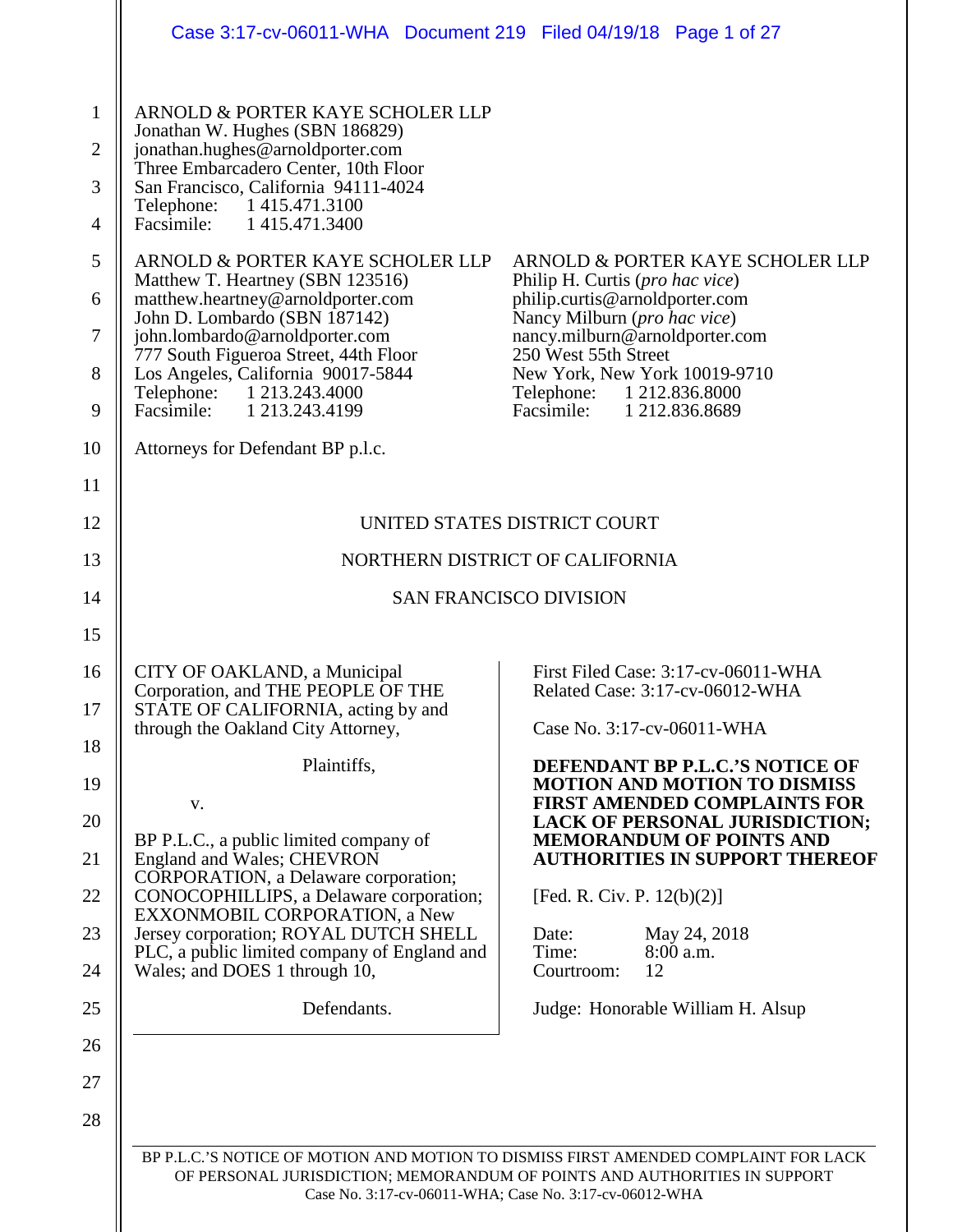|                                     | Case 3:17-cv-06011-WHA  Document 219  Filed 04/19/18  Page 2 of 27                                                                                                                                              |  |  |
|-------------------------------------|-----------------------------------------------------------------------------------------------------------------------------------------------------------------------------------------------------------------|--|--|
| $\mathbf{1}$<br>$\overline{2}$<br>3 | CITY AND COUNTY OF SAN<br>Case No. 3:17-cv-06012-WHA<br>FRANCISCO, a Municipal Corporation, and<br>THE PEOPLE OF THE STATE OF<br>CALIFORNIA, acting by and through the San<br>Francisco City Attorney DENNIS J. |  |  |
| 4                                   | HERRERA,                                                                                                                                                                                                        |  |  |
| 5                                   | Plaintiffs,                                                                                                                                                                                                     |  |  |
| 6                                   | V.                                                                                                                                                                                                              |  |  |
| $\tau$<br>8                         | BP P.L.C., a public limited company of<br>England and Wales; CHEVRON<br>CORPORATION, a Delaware corporation;<br>CONOCOPHILLIPS, a Delaware corporation;                                                         |  |  |
| 9                                   | EXXONMOBIL CORPORATION, a New<br>Jersey corporation; ROYAL DUTCH SHELL                                                                                                                                          |  |  |
| 10                                  | PLC, a public limited company of England and<br>Wales; and DOES 1 through 10,                                                                                                                                   |  |  |
| 11                                  | Defendants.                                                                                                                                                                                                     |  |  |
| 12                                  |                                                                                                                                                                                                                 |  |  |
| 13                                  |                                                                                                                                                                                                                 |  |  |
| 14                                  |                                                                                                                                                                                                                 |  |  |
| 15<br>16                            |                                                                                                                                                                                                                 |  |  |
| 17                                  |                                                                                                                                                                                                                 |  |  |
| 18                                  |                                                                                                                                                                                                                 |  |  |
| 19                                  |                                                                                                                                                                                                                 |  |  |
| 20                                  |                                                                                                                                                                                                                 |  |  |
| 21                                  |                                                                                                                                                                                                                 |  |  |
| 22                                  |                                                                                                                                                                                                                 |  |  |
| 23                                  |                                                                                                                                                                                                                 |  |  |
| 24                                  |                                                                                                                                                                                                                 |  |  |
| 25                                  |                                                                                                                                                                                                                 |  |  |
| 26                                  |                                                                                                                                                                                                                 |  |  |
| 27                                  |                                                                                                                                                                                                                 |  |  |
| 28                                  |                                                                                                                                                                                                                 |  |  |
|                                     | BP P.L.C.'S NOTICE OF MOTION AND MOTION TO DISMISS FIRST AMENDED COMPLAINT FOR LACK                                                                                                                             |  |  |
|                                     | OF PERSONAL JURISDICTION; MEMORANDUM OF POINTS AND AUTHORITIES IN SUPPORT<br>Case No. 3:17-cv-06011-WHA; Case No. 3:17-cv-06012-WHA                                                                             |  |  |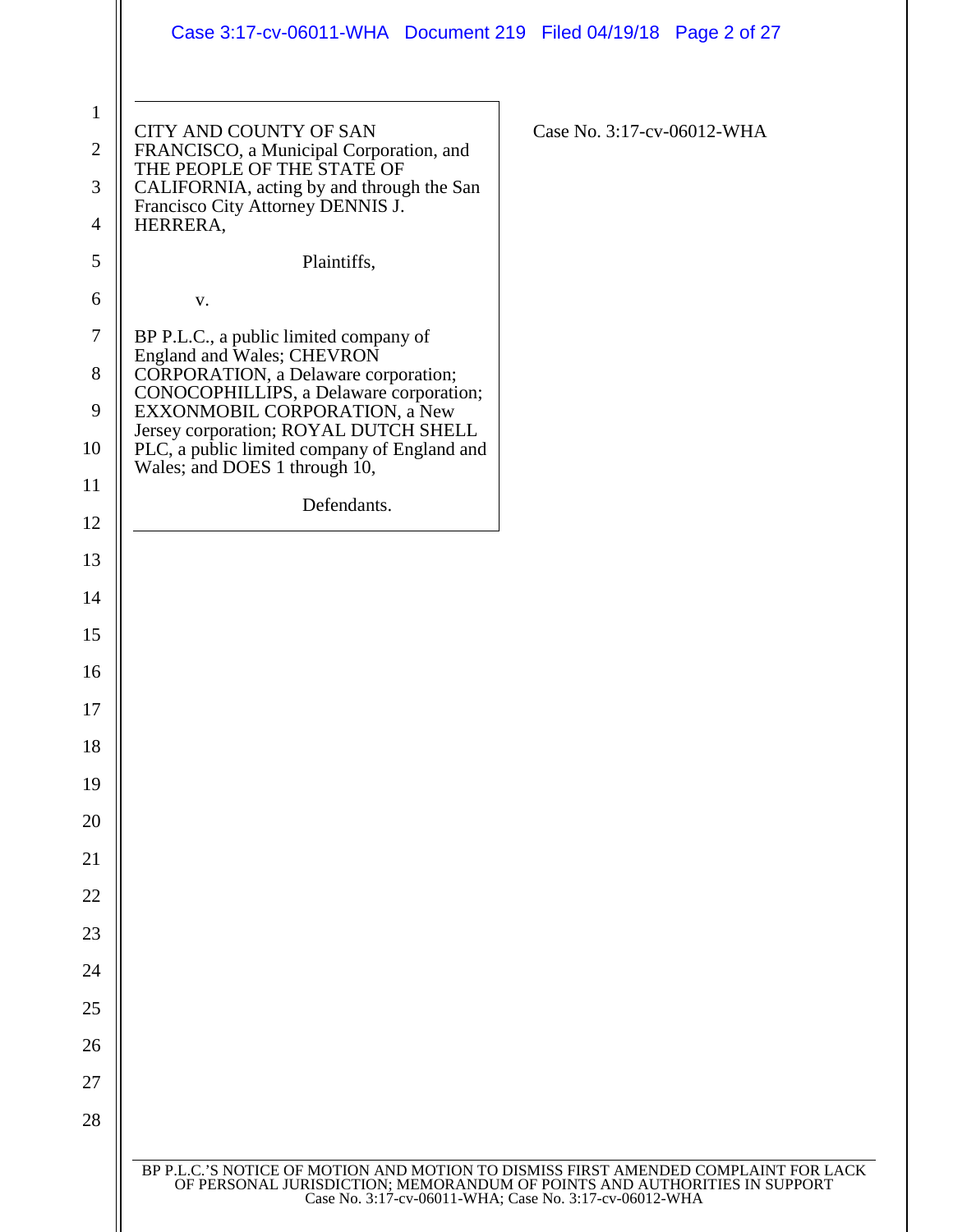1

# **TABLE OF CONTENTS**

|                 |                                                                                                                                                                                                                                     | <b>Page</b> |
|-----------------|-------------------------------------------------------------------------------------------------------------------------------------------------------------------------------------------------------------------------------------|-------------|
|                 |                                                                                                                                                                                                                                     |             |
|                 |                                                                                                                                                                                                                                     |             |
|                 |                                                                                                                                                                                                                                     |             |
|                 |                                                                                                                                                                                                                                     |             |
| A.              |                                                                                                                                                                                                                                     |             |
| <b>B.</b>       |                                                                                                                                                                                                                                     |             |
| $\mathcal{C}$ . | How The Cities Might Estimate BP p.l.c.'s Purported Contribution To The                                                                                                                                                             |             |
|                 |                                                                                                                                                                                                                                     |             |
|                 | THE AMENDED COMPLAINTS SHOULD BE DISMISSED FOR LACK OF                                                                                                                                                                              |             |
| A.              | BP p.l.c. Is Not "At Home" (And Thus Subject To General Jurisdiction) In                                                                                                                                                            |             |
| <b>B.</b>       | Nor Is BP p.l.c. Subject To Specific Jurisdiction For This Claim  13                                                                                                                                                                |             |
|                 | The Claim Does Not Arise out of or Relate to BP p.l.c.'s Forum<br>1.<br>Activities, Even Imputing All Claim-Related Activities of Indirect<br>The amended complaints do not allege BP p.l.c.'s<br>a.                                |             |
|                 | California or U.S. activities are a but-for cause of the                                                                                                                                                                            |             |
|                 | If the Cities rely on "attribution science," that methodology<br>$\mathbf b$ .<br>likewise suggests that BP p.l.c.'s forum contacts are not a                                                                                       |             |
|                 | Permitting specific jurisdiction on the basis of these<br>c.<br>tenuous links with the forum would subject BP p.l.c. to<br>jurisdiction in every state, a result that cannot be squared                                             |             |
|                 | d.<br>Describing the operational details of indirect subsidiaries is<br>not a substitute for pleading and proving the required but-                                                                                                 |             |
|                 | 2.                                                                                                                                                                                                                                  |             |
|                 |                                                                                                                                                                                                                                     |             |
|                 | $-1-$<br>BP P.L.C.'S NOTICE OF MOTION AND MOTION TO DISMISS FIRST AMENDED COMPLAINT FOR LACK<br>OF PERSONAL JURISDICTION; MEMORANDUM OF POINTS AND AUTHORITIES IN SUPPORT<br>Case No. 3:17-cv-06011-WHA; Case No. 3:17-cv-06012-WHA |             |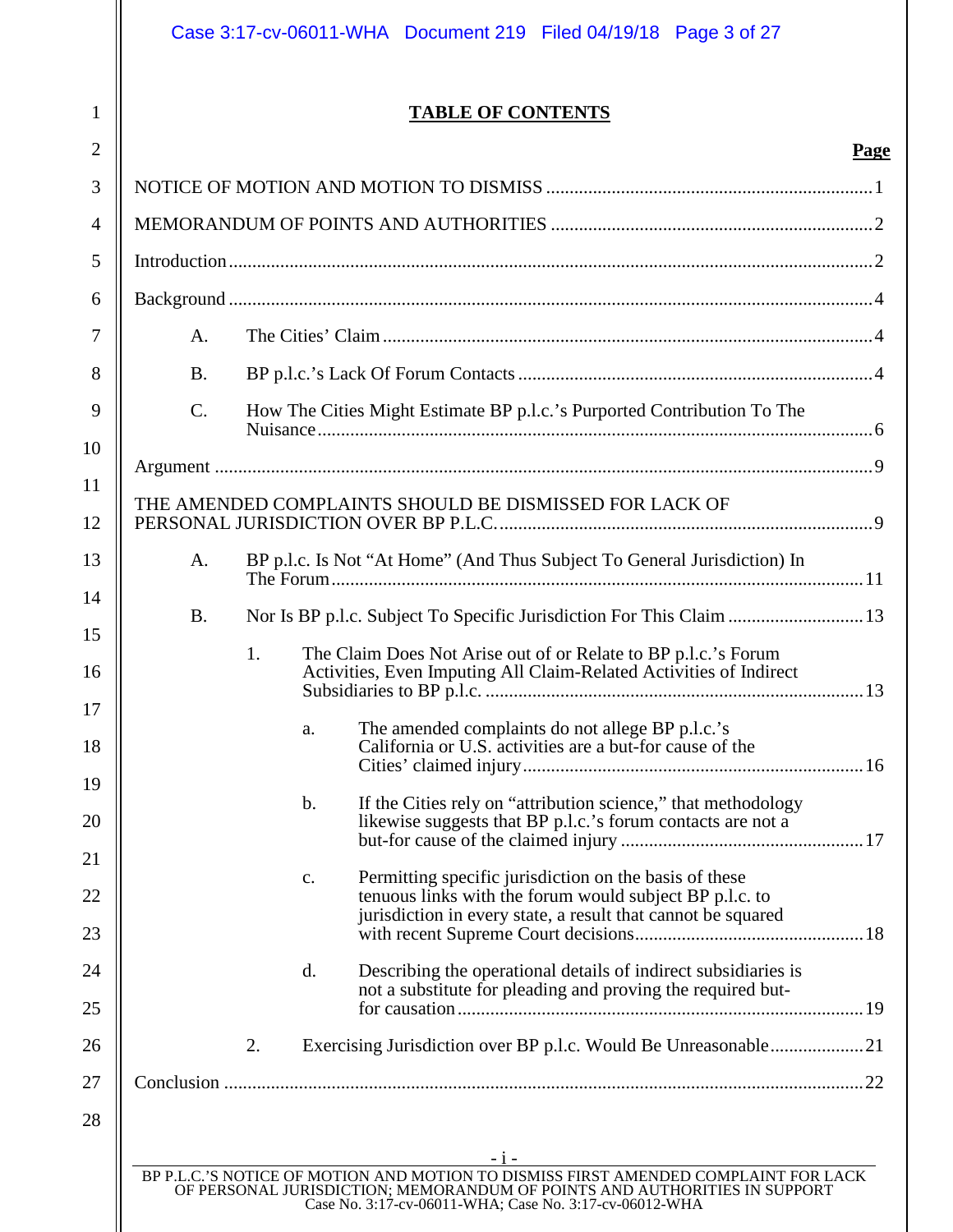# Case 3:17-cv-06011-WHA Document 219 Filed 04/19/18 Page 4 of 27

# **TABLE OF AUTHORITIES**

# **Page(s)**

# **Cases**

1

2

| $\overline{4}$ | Amba Mktg. Sys., Inc. v. Jobar Int'l, Inc.,                                                                                                                                                                                          |
|----------------|--------------------------------------------------------------------------------------------------------------------------------------------------------------------------------------------------------------------------------------|
| 5              |                                                                                                                                                                                                                                      |
| 6              | Axiom Foods, Inc. v. Acerchem Int'l, Inc.,                                                                                                                                                                                           |
| $\tau$         | BNSF Ry. Co. v. Tyrrell,                                                                                                                                                                                                             |
| 8              |                                                                                                                                                                                                                                      |
| 9              | Brackett v. Hilton Hotels Corp.,                                                                                                                                                                                                     |
| 10             |                                                                                                                                                                                                                                      |
| 11             | Brayton Purcell LLP v. Recordon & Recordon,                                                                                                                                                                                          |
| 12             | Bristol-Myers Squibb Co. v. Superior Court,                                                                                                                                                                                          |
| 13             |                                                                                                                                                                                                                                      |
| 14             | Burger King Corp. v. Rudzewicz,                                                                                                                                                                                                      |
| 15             |                                                                                                                                                                                                                                      |
| 16             | CollegeSource, Inc. v. AcademyOne, Inc.,                                                                                                                                                                                             |
| 17             | Corcoran v. CVS Health Corp.,                                                                                                                                                                                                        |
| 18             |                                                                                                                                                                                                                                      |
| 19             | Daimler AG v. Bauman,                                                                                                                                                                                                                |
| 20             |                                                                                                                                                                                                                                      |
| 21             | Doe v. Am. Nat'l Red Cross,                                                                                                                                                                                                          |
| 22             | Doe v. Unocal Corp.,                                                                                                                                                                                                                 |
| 23             |                                                                                                                                                                                                                                      |
| 24             | Dole Food Co. v. Watts,                                                                                                                                                                                                              |
| 25             |                                                                                                                                                                                                                                      |
| 26             | EcoDisc Tech. AG v. DVD Format/Logo Licensing Corp.,                                                                                                                                                                                 |
| 27             | Goodyear Dunlop Tires Operations, S.A. v. Brown,                                                                                                                                                                                     |
| 28             |                                                                                                                                                                                                                                      |
|                | - ii -<br>BP P.L.C.'S NOTICE OF MOTION AND MOTION TO DISMISS FIRST AMENDED COMPLAINT FOR LACK<br>OF PERSONAL JURISDICTION; MEMORANDUM OF POINTS AND AUTHORITIES IN SUPPORT<br>Case No. 3:17-cv-06011-WHA; Case No. 3:17-cv-06012-WHA |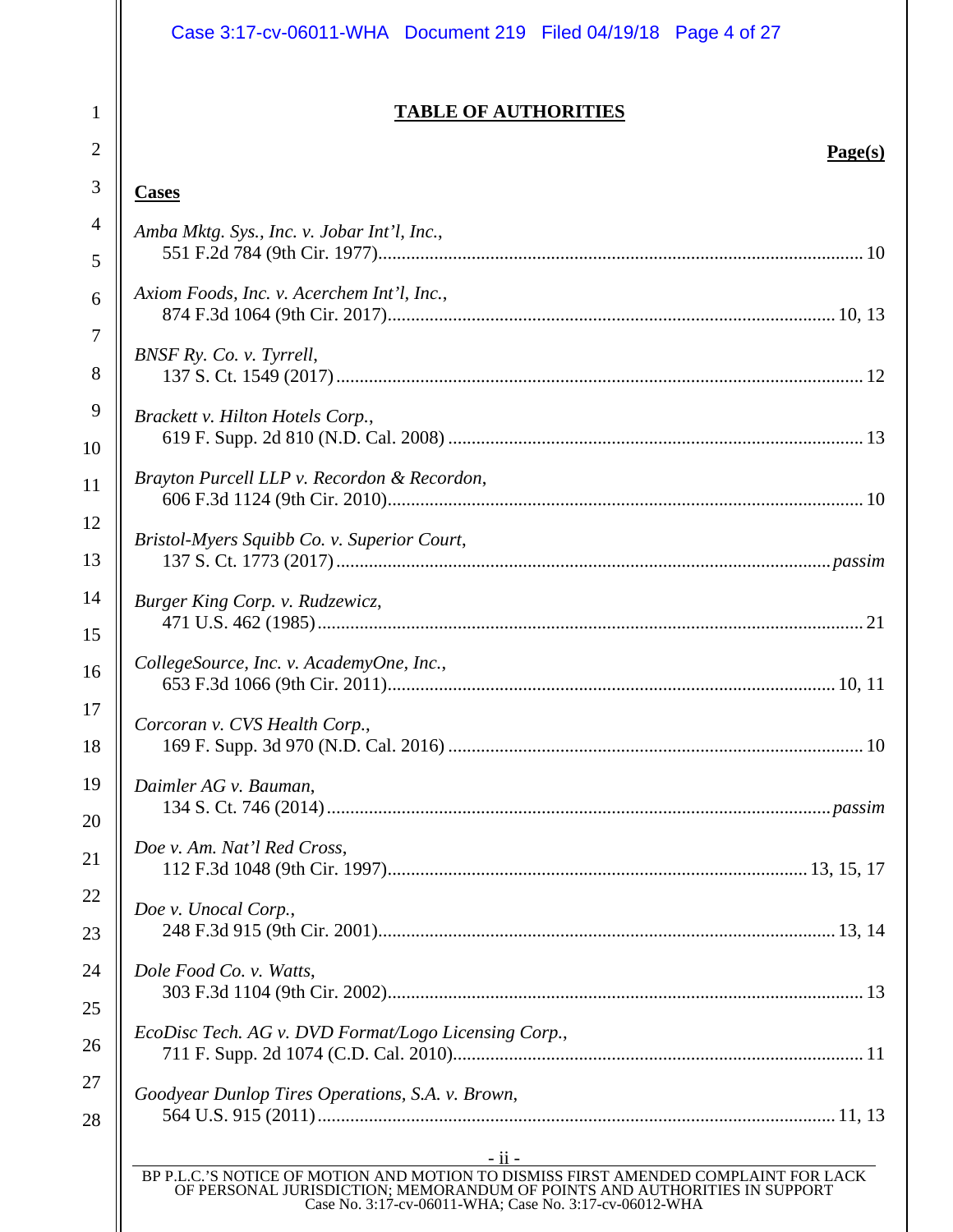# Case 3:17-cv-06011-WHA Document 219 Filed 04/19/18 Page 5 of 27

| $\mathbf{1}$<br>$\overline{2}$ | Holland Am. Line Inc. v. Warstila N. Am., Inc.,                                                                                                                                                                            |
|--------------------------------|----------------------------------------------------------------------------------------------------------------------------------------------------------------------------------------------------------------------------|
| 3                              | Martinez v. Aero Caribbean,                                                                                                                                                                                                |
| $\overline{4}$<br>5            | Mavrix Photo, Inc. v. Brand Techs., Inc.,                                                                                                                                                                                  |
| 6                              | Morrill v. Scott Fin. Corp.,                                                                                                                                                                                               |
| 7<br>8                         | Mulato v. Wells Fargo Bank, N.A.,                                                                                                                                                                                          |
| 9<br>10                        | Panavision Int'l, L.P. v. Toeppen,                                                                                                                                                                                         |
| 11                             | Perkins v. Benguet Consol. Mining Co.,                                                                                                                                                                                     |
| 12<br>13                       | Ranza v. Nike, Inc.,                                                                                                                                                                                                       |
| 14                             | Rashidi v. Veritiss, LLC,                                                                                                                                                                                                  |
| 15<br>16                       | No. 2:16-cv-04761-CAS, 2016 WL 5219448 (C.D. Cal. Sept. 19, 2016)  14<br>Schwarzenegger v. Fred Martin Motor Co.,                                                                                                          |
| 17                             | Sullivan v. Ford Motor Co.,                                                                                                                                                                                                |
| 18<br>19                       | No. 16-cv-03505-JST, 2016 WL 6520174 (N.D. Cal. Nov. 3, 2016) 14, 16, 17<br>Swartz v. KPMG LLP.                                                                                                                            |
| 20                             |                                                                                                                                                                                                                            |
| 21<br>22                       | Terracom v. Valley National Bank,                                                                                                                                                                                          |
| 23                             | World-Wide Volkswagen Corp. v. Woodson,                                                                                                                                                                                    |
| 24                             | <b>Statutes and Rules</b>                                                                                                                                                                                                  |
| 25                             | <b>Federal Rules of Civil Procedure</b>                                                                                                                                                                                    |
| 26<br>27                       |                                                                                                                                                                                                                            |
| 28                             |                                                                                                                                                                                                                            |
|                                | - iii -                                                                                                                                                                                                                    |
|                                | BP P.L.C.'S NOTICE OF MOTION AND MOTION TO DISMISS FIRST AMENDED COMPLAINT FOR LACK<br>OF PERSONAL JURISDICTION; MEMORANDUM OF POINTS AND AUTHORITIES IN SUPPORT<br>Case No. 3:17-cv-06011-WHA; Case No. 3:17-cv-06012-WHA |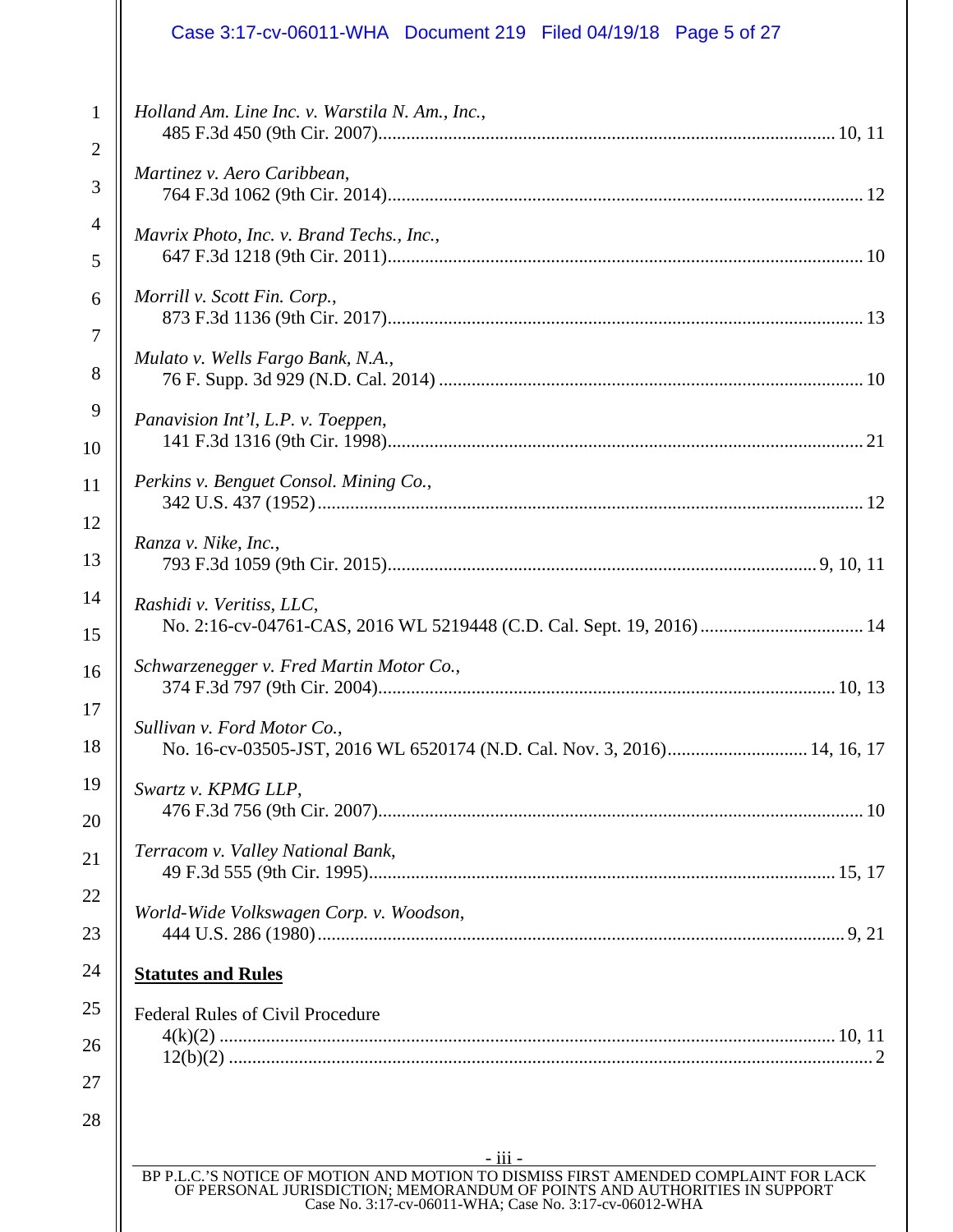# **NOTICE OF MOTION AND MOTION TO DISMISS**

## TO ALL PARTIES AND THEIR COUNSEL OF RECORD:

PLEASE TAKE NOTICE that on May 24, 2018, at 8:00 a.m., or as soon thereafter as the matter may be heard, in the United States District Court, Northern District of California, San Francisco Courthouse, Courtroom 12, 19th Floor, 450 Golden Gate Avenue, San Francisco, California, before the Honorable William Alsup, Defendant BP p.l.c. will and hereby does move the Court, pursuant to Federal Rule of Civil Procedure 12(b)(2), to dismiss the first amended complaints filed by the City of Oakland and the City and County of San Francisco ("the Cities") insofar as they relate to BP p.l.c. for lack of personal jurisdiction.

By this Motion, BP p.l.c. seeks dismissal of all claims against it.

This Motion is based on this Notice of Motion and Motion, the accompanying Memorandum of Points and Authorities, declarations, and exhibits, the pleadings on record in this action, and any other written or oral evidence or argument that may be presented at or before the time this Motion is decided.

# Dated: April 19, 2018. ARNOLD & PORTER KAYE SCHOLER LLP

| By: /s/ Jonathan W. Hughes<br>Jonathan W. Hughes<br>Matthew T. Heartney<br>John D. Lombardo<br>Philip H. Curtis<br>Nancy Milburn |
|----------------------------------------------------------------------------------------------------------------------------------|
| Attorneys for Defendant BP p.l.c.                                                                                                |
|                                                                                                                                  |
|                                                                                                                                  |
|                                                                                                                                  |
|                                                                                                                                  |

- 1- BP P.L.C.'S NOTICE OF MOTION AND MOTION TO DISMISS FIRST AMENDED COMPLAINT FOR LACK OF PERSONAL JURISDICTION; MEMORANDUM OF POINTS AND AUTHORITIES IN SUPPORT Case No. 3:17-cv-06011-WHA; Case No. 3:17-cv-06012-WHA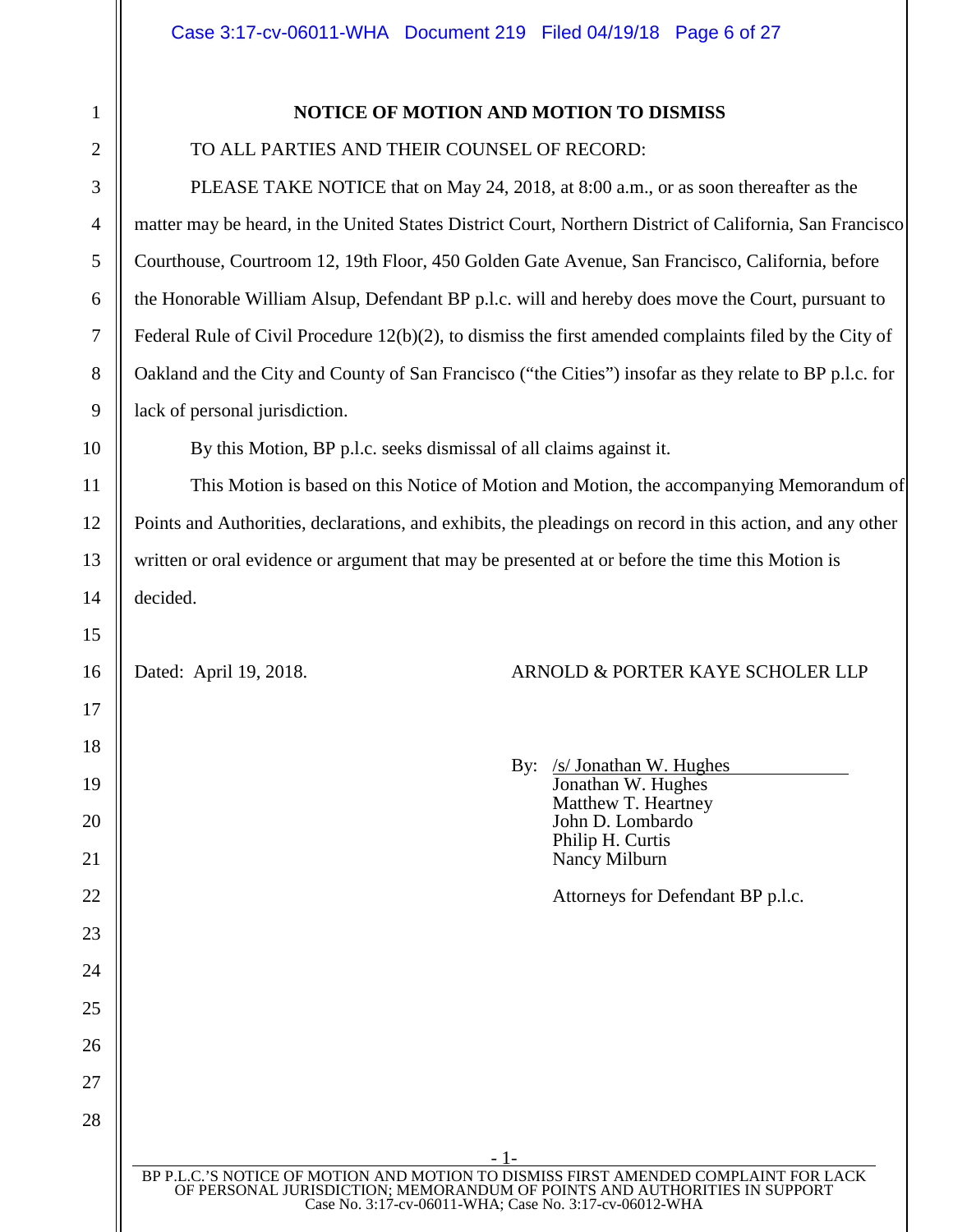#### **MEMORANDUM OF POINTS AND AUTHORITIES**

BP p.l.c. respectfully submits this memorandum in support of its motion to dismiss the first amended complaints for lack of personal jurisdiction. Fed. R. Civ. P. 12(b)(2).

#### **Introduction**

BP p.l.c. moves to dismiss for lack of personal jurisdiction. BP p.l.c. is a United Kingdom parent company that is not "at home" in California or the United States and therefore cannot be subjected to general jurisdiction under *Daimler AG v. Bauman*, 134 S. Ct. 746 (2014). Nor can BP p.l.c. be subjected to specific jurisdiction because the Cities' claim does not "arise out of or relate to" BP p.l.c.'s claim-related forum contacts—even imputing all contacts of subsidiaries to BP p.l.c.<sup>1</sup>—as that requirement is defined in *Bristol-Myers Squibb Co. v. Superior Court*, 137 S. Ct. 1773 (2017), and in controlling Ninth Circuit case law requiring that a foreign defendant's forum contacts be a "but for" cause of the claim.

Examining the expansive contours of the Cities' claim reveals why the Cities cannot show, as they must, that their claim would not exist but for BP p.l.c.'s imputed California or U.S. activities. First, as the Court noted, the claim "attack[s] behavior worldwide." (Order Denying Mots. To Remand at 7:10-11, ECF No. 134; *id.* at 6 n.2 (the claims "are not localized . . . and instead concern fossil fuel consumption worldwide").) Indeed, the extraction, transportation, and/or burning of fossil fuels has taken place at every spot on the surface of the earth and most spots under or on the oceans. Second, the actors involved in the behaviors that are allegedly producing climate change and related sea-level rise are equally vast in number. They include sovereign nations that own the fossil fuels and decide to have them produced; private and sovereign companies that extract the fossil fuels who far outnumber the five defendants the Cities have sued; transportation companies that move the raw product to treatment and refining centers; and various end users (manufacturers; power plants; airlines;

<sup>1</sup> The Cities have named BP p.l.c. as a proxy for various separately organized indirect subsidiary companies that now or in times past have extracted oil or natural gas from the earth. They have done so as a transparent expedient for trying to avoid the due process limitations on personal jurisdiction over those subsidiaries. While BP p.l.c. denies that its indirect subsidiaries' production of fossil fuels can properly be imputed to it for jurisdictional purposes, and reserves all rights in that regard for any other purpose or proceeding, solely for purposes of this motion it will assume that all fossil fuel production in California or the United States by any indirect subsidiary may be imputed to BP p.l.c.

<sup>- 2-</sup>  BP P.L.C.'S NOTICE OF MOTION AND MOTION TO DISMISS FIRST AMENDED COMPLAINT FOR LACK OF PERSONAL JURISDICTION; MEMORANDUM OF POINTS AND AUTHORITIES IN SUPPORT Case No. 3:17-cv-06011-WHA; Case No. 3:17-cv-06012-WHA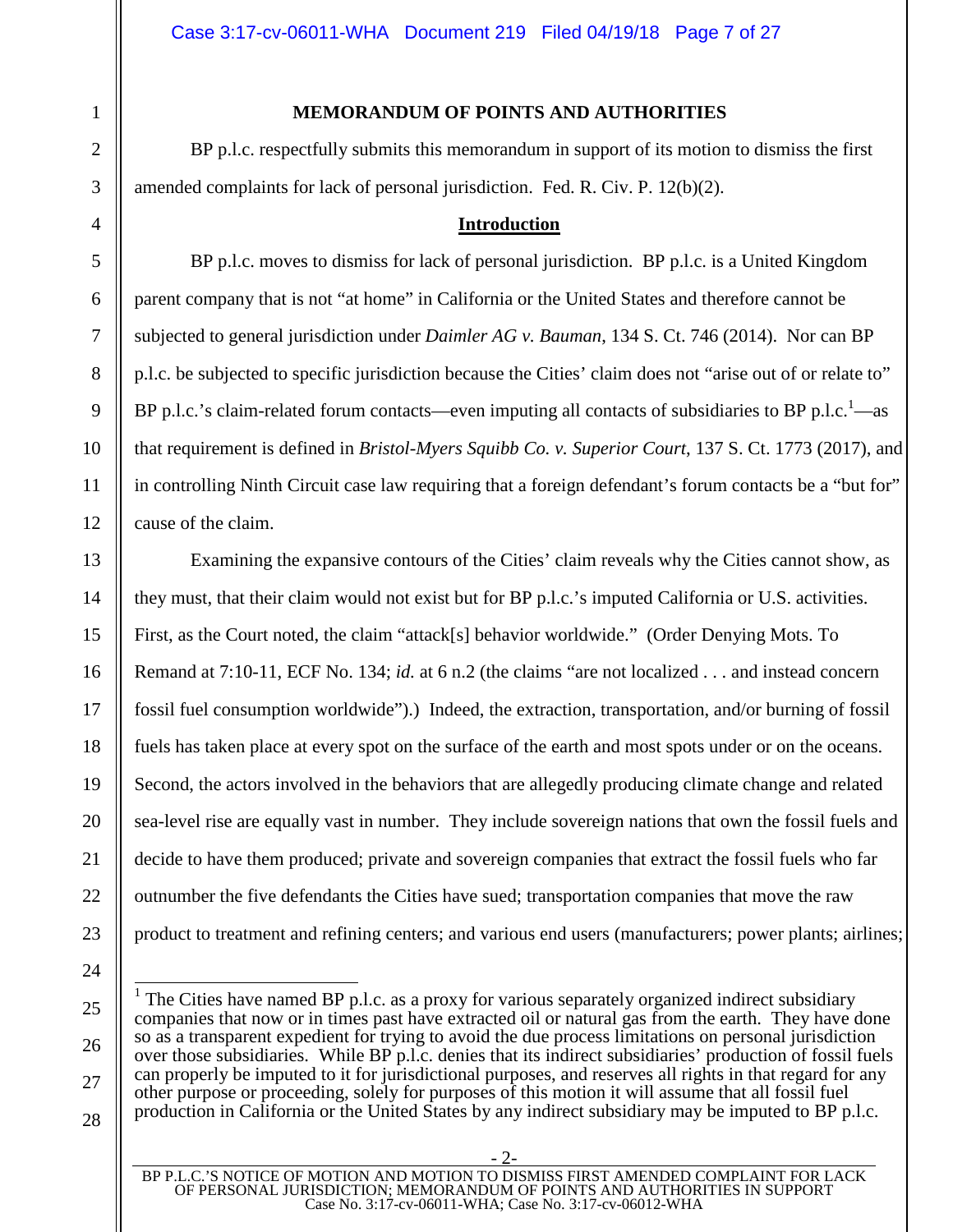# Case 3:17-cv-06011-WHA Document 219 Filed 04/19/18 Page 8 of 27

1

 $\mathfrak{D}$ 

3

4

5

6

7

8

9

10

11

12

13

14

15

16

17

18

19

20

21

22

23

24

federal, state, and local governments; and ordinary folks who drive cars and heat homes) who burn the fossil fuels. Third, and most critically, the fossil fuel production that the Cities would impute to BP p.l.c. and that occurred in California or other U.S. states could have made, even under the Cities' purported method of quantifying each defendant's individual responsibility, at most only a de minimis contribution to global greenhouse gas emissions, and consequently, to the alleged public nuisance.

More specifically, as will be shown below, if the Cities' "attribution science" methodology<sup>2</sup> is applied to all oil and gas produced by any indirect subsidiary of BP p.l.c. in California or the United States since 1975—the earliest date the Cities allege defendants knew that burning fossil fuels would cause climate change and sea-level rise—that methodology would estimate that this California production contributed less than four one-hundredths of one percent (more exactly, 0.037%) and this U.S. production less than thirty one-hundredths of one percent (0.287%) of the greenhouse gases emitted globally from all fossil fuel and cement production and from certain other human-controlled sources of greenhouse gas emissions (namely, deforestation, agriculture, livestock production, and other land-use changes). The percentages this method generates are even tinier when used to estimate BP p.l.c.'s imputed California and U.S. contributions to changes in global surface temperatures and sea-level rise (*i.e.*, the conditions said to be causing the nuisance).

Given this extraordinarily tenuous nexus, the Cities cannot show that their claimed property harms would have appeared any different today in the absence of the California and U.S. activities of BP p.l.c.'s indirect subsidiaries. It is unsurprising, therefore, that even after amending their original complaints in response to BP p.l.c.'s initial motion to dismiss, the Cities still do not allege the essential jurisdictional fact that BP p.l.c.'s California or U.S. activities are a but-for cause of the alleged public nuisances in San Francisco and Oakland. The Court should accordingly dismiss the amended complaints as against BP p.l.c. for lack of personal jurisdiction.

<sup>25</sup>  26 27 28  $2^2$  To be clear, although BP p.l.c. does not challenge the attribution methodology solely for purposes of this motion, BP p.l.c. does not credit or otherwise subscribe to the methodology and, in fact, believes the analyses of Richard Heede and others discussed in detail below (*infra* pp. 6-9) are flawed for a host of reasons. Nonetheless, because the Cities have the burden to demonstrate that their claim would not have arisen but for BP p.l.c.'s claim-related forum activities, BP p.l.c. discusses the theory and evidence that the Cities have signaled they will use to estimate BP p.l.c.'s individual contribution to the alleged nuisance, and shows why, even if the flawed method is applied to BP p.l.c.'s California and U.S. fossil fuel production, the Cities still cannot meet their burden.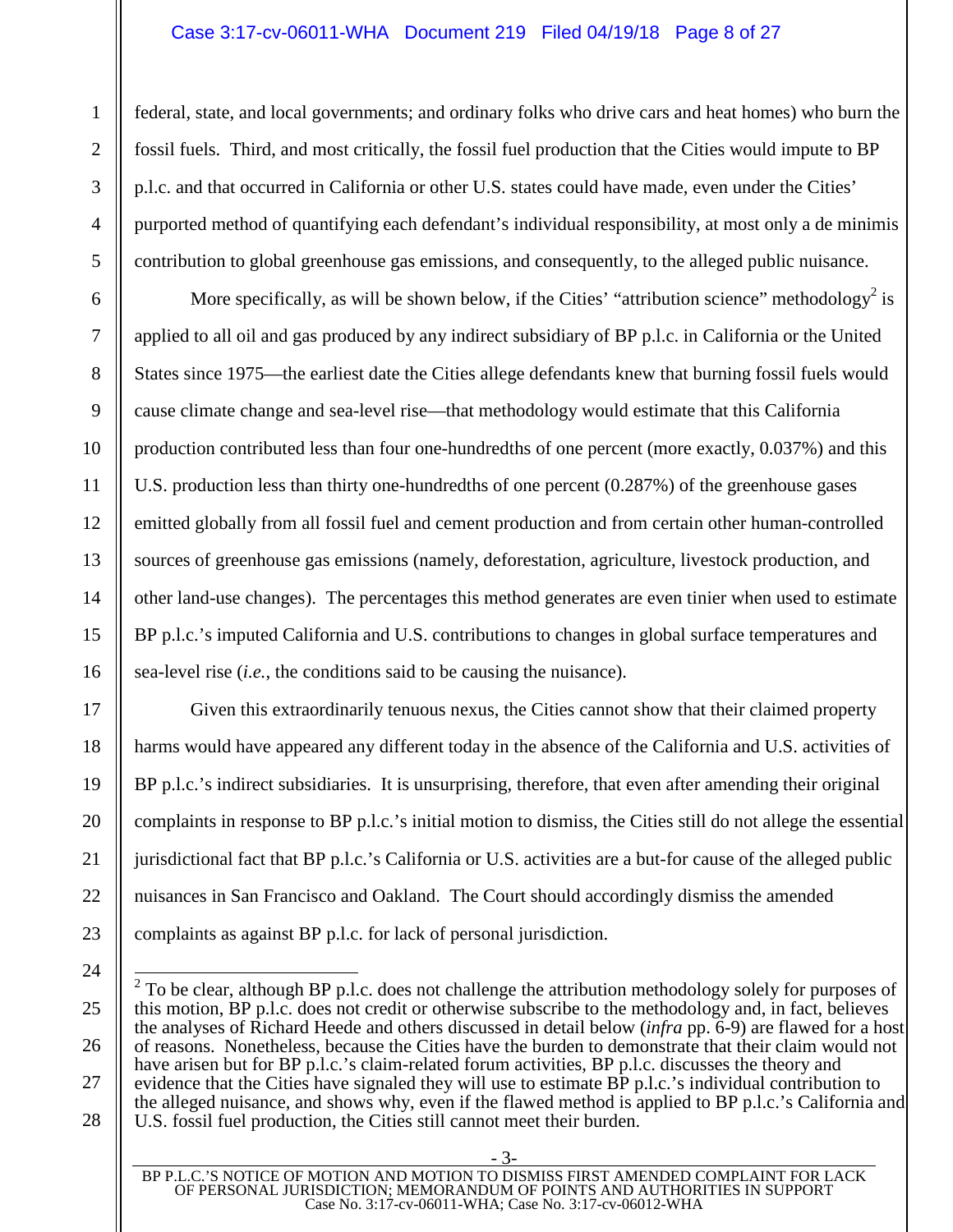# **Background**

# **A. The Cities' Claim**

The Cities allege that global warming-induced sea-level rise is threatening public and private property in San Francisco and Oakland. (FAC  $\P$  1.)<sup>3</sup> They call each defendant a "multinational, vertically integrated oil and gas company" (*id.* ¶¶ 16, 19, 22, 25, 28) that is among the "ten largest producers [of fossil fuels] in all of history" (*id.* ¶ 92). BP p.l.c., they claim, is the fourth largest such producer. (*Id.* ¶ 94.b.) The Cities have not named as a defendant any other fossil fuel producer (including any of the other "largest cumulative producers" (*id.*)), nor other refiners, transporters, or sellers. Nor have they sued anyone for *using* (combusting) fossil fuels, which of course is what releases greenhouse gases into the atmosphere. (*Id.* ¶¶ 74, 92.)

Defendants allegedly have known "since at least the late 1970s and early 1980s" that fossil fuels would contribute to "dangerous global warming and associated accelerated sea level rise." (*Id.* ¶¶ 2, 5.) Fossil fuels do so, the Cities allege, by releasing "greenhouse gases, including carbon dioxide (CO<sub>2</sub>) and methane, which trap atmospheric heat and increase global temperatures." (*Id.*) ¶ 74.) Greenhouse gases emitted when a defendant's fossil fuels are combusted "combine[]" in the atmosphere "with the greenhouse gas emissions from fossil fuels produced by the other Defendants, among others," and can remain for hundreds of years or longer. (*Id.* ¶¶ 4, 140.) Despite allegedly knowing these facts, defendants continued to produce "massive amounts of fossil fuels" and to promote their usage as "environmentally responsible," including by "denying mainstream climate science." (*Id.* ¶¶ 2, 5, 6.) The allegedly "wrongful conduct" at issue in the Cities' claim "is the production and promotion of fossil fuels." (Pl.'s Reply Supp. Mot. Remand at 18, ECF No. 91.) The Cities are not suing defendants for their "direct emissions of greenhouse gases." (FAC ¶ 11.)

# **B. BP p.l.c.'s Lack Of Forum Contacts**

BP p.l.c. is a public limited company that is registered in England and Wales and headquartered in London, England. (FAC ¶ 16.) It is the ultimate parent company for a group of

<sup>&</sup>lt;sup>3</sup> The allegations contained in the Cities' first amended complaints are materially identical, and therefore, for ease of reference, all citations to "FAC" in this Motion are to the first amended complaint filed by the City and County of San Francisco in Case No. 3:17-cv-06012-WHA.

<sup>- 4-</sup>  BP P.L.C.'S NOTICE OF MOTION AND MOTION TO DISMISS FIRST AMENDED COMPLAINT FOR LACK OF PERSONAL JURISDICTION; MEMORANDUM OF POINTS AND AUTHORITIES IN SUPPORT Case No. 3:17-cv-06011-WHA; Case No. 3:17-cv-06012-WHA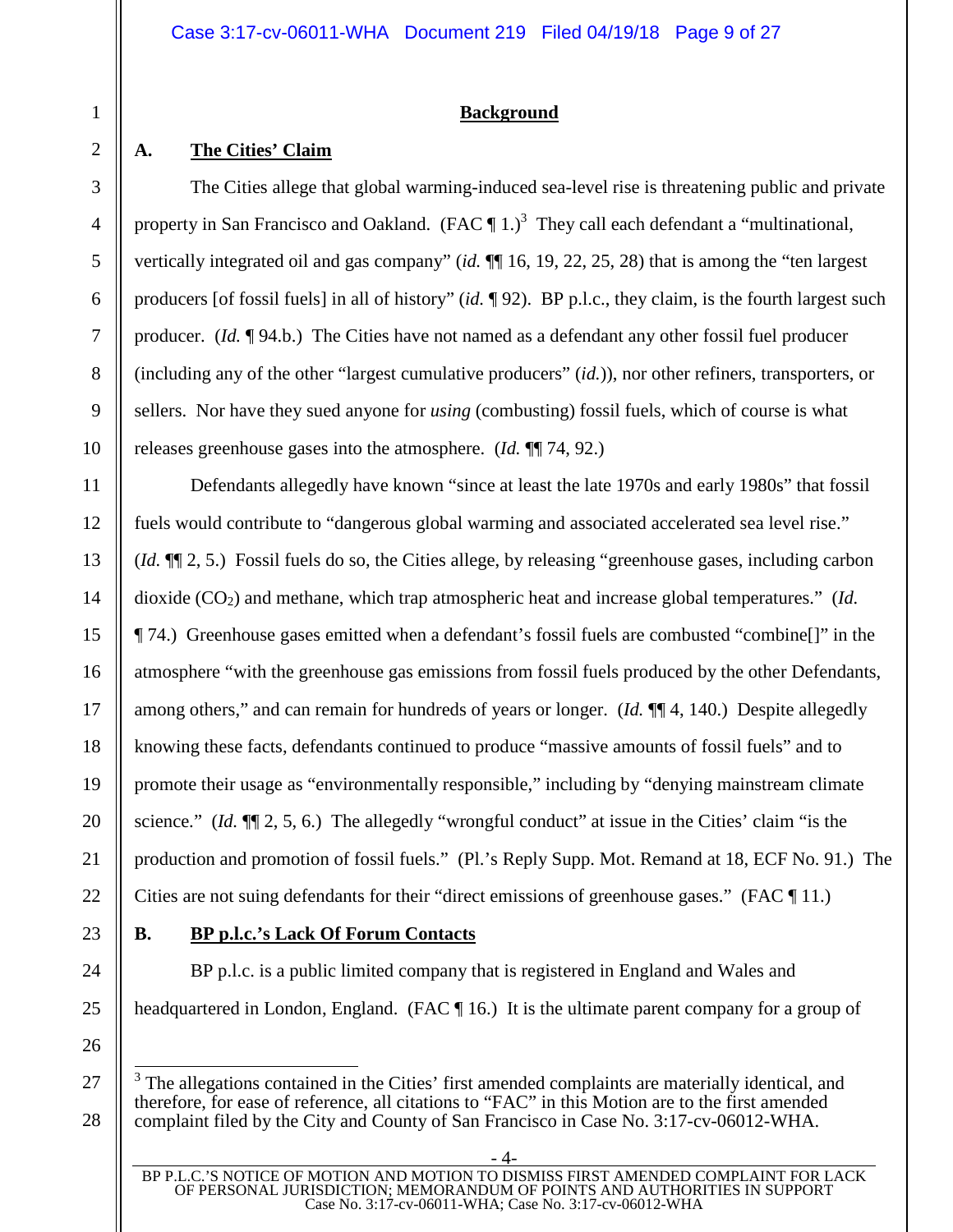# Case 3:17-cv-06011-WHA Document 219 Filed 04/19/18 Page 10 of 27

separately organized companies that together comprise a global energy business. (Decl. of Donna Sanker ("Sanker Decl.") ¶ 3, filed concurrently.) Among other activities, the direct and indirect subsidiaries (for convenience, the BP group) find and produce oil and gas on land and offshore around the globe; refine oil into products such as gasoline, diesel fuel, and jet fuel; and market and sell oil, fuel, other refined petroleum products, and natural gas around the globe. (*Id.*) BP p.l.c. itself does not operate in California or the United States. (*Id.* ¶¶ 3-5.)

No indirect subsidiary of BP p.l.c. has owned any oil- or natural gas-producing assets in California since 2000. (*Id.* ¶ 6.) Some indirect subsidiaries of BP p.l.c. extracted fossil fuels in California between 1975 and 1999—*before* they joined the BP group of companies (namely, Atlantic Richfield Company); and some extracted fossil fuels outside California for shipment into the state between 1975 and 2010 (namely, BP Exploration (Alaska) Inc. and Standard Oil Company of Ohio). (*Id.*) None of these indirect subsidiaries is "at home" in California. (*Id.* ¶ 6.a-c.)

In one lengthy and repetitive paragraph, the Cities list eight indirect subsidiaries of BP p.l.c. that allegedly "do business," are registered to do business, and have designated agents for service of process in California. (FAC ¶ 35 (calling each an "agent" of BP p.l.c.).) None of these subsidiaries has extracted oil or natural gas in California since at least 1975, except for Atlantic Richfield (and only before it joined the BP group). (Sanker Decl.  $\oint$  6 n.1.) The Cities allege, however, that "through its subsidiaries," BP p.l.c. has "[c]onnections [t]o California" that have included owning or operating port facilities to receive crude oil, shipping Alaskan crude oil to California, licensing the ARCO trademark and brand to gasoline stations, and promoting gasoline sales over a company Web site that offers credit cards and gasoline discounts. (FAC at 10:18, ¶¶ 35-41.)

The Cities go on to allege that BP p.l.c., "through its subsidiaries and agents," also "does" business in the United States." (*Id.* ¶ 42.) These business activities are alleged to include producing fossil fuels in the Gulf of Mexico, Alaska, Colorado, New Mexico, Oklahoma, and Wyoming; owning refineries (in Illinois, Ohio, and Washington) and pipelines in various states; marketing gasoline through BP-branded stations; and registering the BP trademark with USPTO. (*Id.* ¶¶ 42-50.)

Despite amending the original complaints in response to BP p.l.c.'s initial motion to dismiss, the Cities still do not allege, either factually or conclusorily, that these purported forum activities gave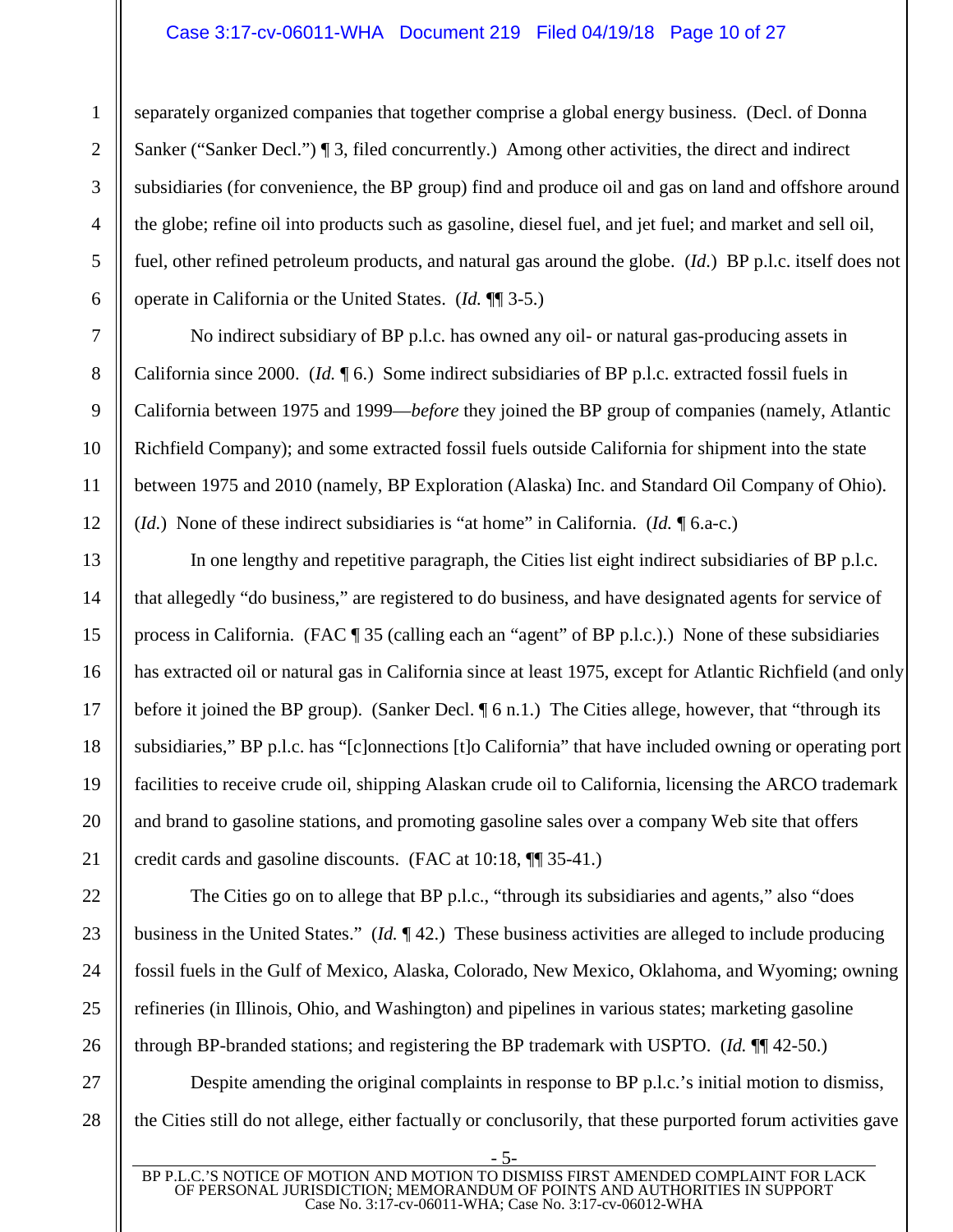# Case 3:17-cv-06011-WHA Document 219 Filed 04/19/18 Page 11 of 27

rise to the alleged public nuisance. Nor do they allege that global levels of greenhouse gases in the atmosphere (which are what the Cities assert cause climate change) would have decreased *at all* in the absence of BP p.l.c.'s alleged contacts with California or the United States. Based on the amended complaints' citations to the 2014 and 2015 articles discussed in the next section, the Cities likely will seek to rely on an "attribution science" theory to try to prove BP p.l.c.'s individual contribution to climate change. However, that theory cannot fill this jurisdictional void because it does not show that the alleged sea-level-rise harm would not have arisen but for the fossil fuels extracted from California or the United States by indirect subsidiaries of BP p.l.c., which could have made at most a de minimis contribution, if that attribution science theory is believed.

1

 $\mathfrak{D}$ 

3

4

5

6

# **C. How The Cities Might Estimate BP p.l.c.'s Purported Contribution To The Nuisance**

The Cities assert that defendants "are substantial contributors to the public nuisance of global warming that is causing injury to Plaintiffs." (*Id.* ¶ 10.) Indeed, the Cities claim defendants' products "contribute[] measurably to global warming and to sea level rise" (*id.*), and they may claim they have quantified defendants' individual and collective contributions to global greenhouse gas emissions and associated global warming and sea-level rise. BP p.l.c. disagrees. But as purported support for the Cities' position, the amended complaints numerically rank each defendant on a supposed list of the "largest cumulative producers of fossil fuels" that plaintiffs copied from a 2014 study by Richard Heede in the purported field of climate "attribution science" (*id.* ¶ 94.b & n.71), and cite a 2015 "peerreviewed scientific" study (*id.* ¶ 94.f & n.74) entitled "The Climate Responsibilities of Industrial Carbon Producers," which, building on Heede's earlier work, claims to quantify "the responsibility of industrial carbon producers" for "anthropogenic climate change." (Decl. of John Lombardo ("Lombardo Decl.")  $\P$  2 n.1 & Ex. 19 at 161-62 & Fig. 2.) The Cities' lead counsel has called the methodology utilized in these studies "hugely important" because it "individualizes responsibility" for climate change "in a way that had not been done before." (Dan Zegart, *Want To Stop Climate Change? Take the Fossil Fuel Industry to Court*, The Nation, May 12, 2014, available at https://www.thenation.com/article/want-stop-climate-change-take-fossil-fuel-industry-court/.) In particular, according to the Cities' attorney, these attribution science methodologies "help[] assign blame" by providing "a list with names and numbers" (*id.*)—a list that "demonstrate[s] how much of

BP P.L.C.'S NOTICE OF MOTION AND MOTION TO DISMISS FIRST AMENDED COMPLAINT FOR LACK OF PERSONAL JURISDICTION; MEMORANDUM OF POINTS AND AUTHORITIES IN SUPPORT Case No. 3:17-cv-06011-WHA; Case No. 3:17-cv-06012-WHA

- 6-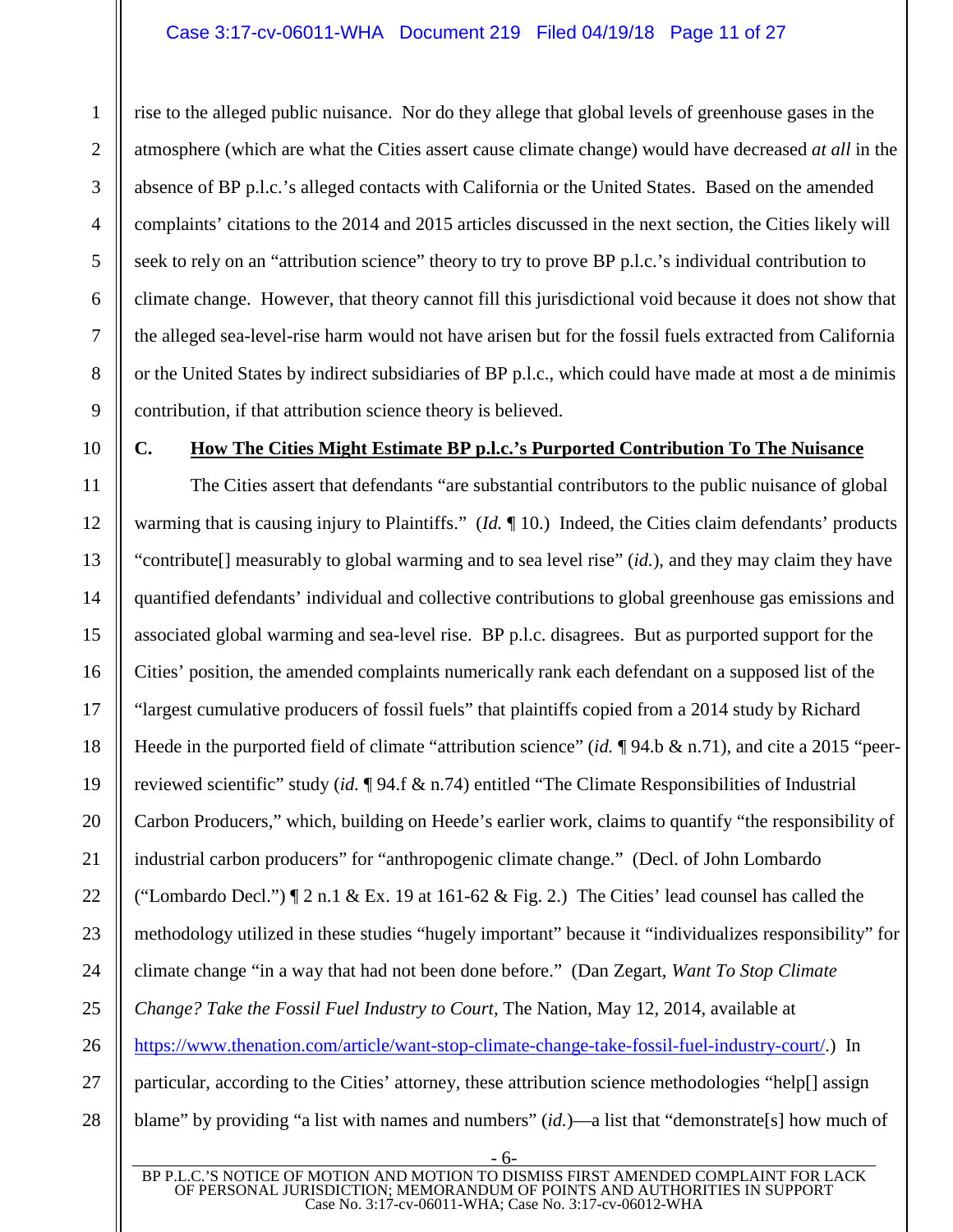# Case 3:17-cv-06011-WHA Document 219 Filed 04/19/18 Page 12 of 27

the carbon dioxide and methane from the combustion of fossil fuels in the atmosphere is attributable to Exxon and Chevron and other particular companies going back to the 1800s." (*Climate Reparations: Companies to Be Liable for "Harm" "Going Back to the 1800s,"* YouTube (Feb. 18, 2016), https://www.youtube.com/watch?v=KFsGJ1-iEo8.)

As noted, BP p.l.c. disagrees with these studies, which it views as flawed in numerous respects. (*Supra* note 2.) But if their estimates are accepted *arguendo* solely for purposes of this motion, the studies would attribute to all defendants as a group 11% (FAC ¶ 94.c), and to BP p.l.c. individually 2.47%, of global "industrial" greenhouse gas emissions between 1854 and 2010 (Lombardo Decl. Ex. 1 at 237 Table 3 (Richard Heede, *Tracing Anthropogenic Carbon Dioxide and Methane Emissions to Fossil Fuel and Cement Producers, 1854-2010*, 122 Climatic Change 229 (2014)). To derive this percentage, Heede sought to collect information about worldwide fossil fuel and cement production by each of what he called the ninety "Carbon Majors," including data on oil, gas, and coal production by worldwide affiliates of BP p.l.c. (or predecessor entities) going back to 1913. (*Id.* at 231-32; *id.* ¶ 3, Ex. 2 at 9-15 & Ex. 3.) After applying numerous interpolations, assumptions, and other adjustments to this necessarily incomplete historical production data, he then sought to calculate the volume of greenhouse gas emissions allegedly attributable to each Carbon Major's historical production activities by multiplying the estimated production volumes that he obtained through the foregoing steps times various "emissions factors," which attempt to "account[] for the carbon content of each fuel, and therefore the  $CO<sub>2</sub>$  released on combustion to the atmosphere." (*Id.* Ex. 1 at 232.) Finally, Heede then sought to compute each Carbon Major's individual percentage contribution to global carbon dioxide and methane emissions by comparing the  $CO_2$ -equivalent emissions attributed to that Carbon Major's estimated historical production activities (the numerator) to estimates by other authors of worldwide carbon dioxide and methane emissions from all "industrial" sources, meaning oil, natural gas, coal, and cement production (the denominator), from 1751 to 2010. (*Id.* at 232, 237 Table 3.) In their most recent study (2017), which introduces new flaws on top of those in the original analysis, Heede and his collaborating authors extended this analysis to attempt to quantify not merely individual contributions to *emissions*, but also to changes in global mean surface *temperatures* and global *sea levels*. (*Id.* Ex. 4.) This study claims to attribute approximately 1.5% and 0.5% of historical global sea-level rise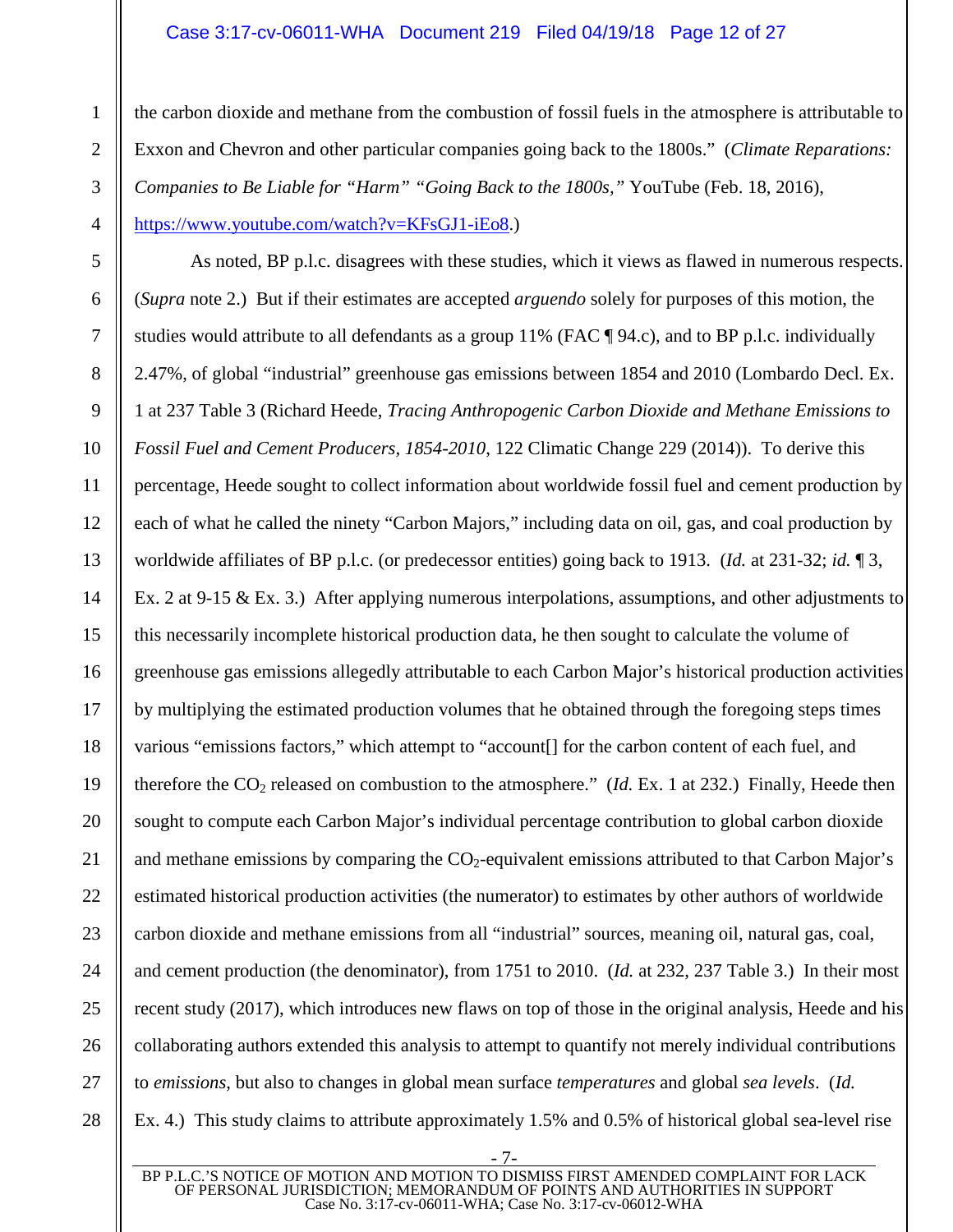to emissions from BP p.l.c.'s worldwide fossil fuels production over the periods 1880-2010 and 1980- 2010, respectively. (*Id.* at 585 Fig. 2.)

These analyses illustrate how the Cities might say they assess BP p.l.c.'s supposed individual contribution to the alleged public nuisance for purposes of this motion, with at least two important adjustments:

*Time period adjustment.* The Cities claim defendants have tortiously produced and promoted fossil fuel products since the late 1970s and early 1980s, when they allege defendants knew of the dangers of global warming. (FAC  $\P$  2.) Adjusting these centuries-long studies to count only BP p.l.c.'s imputed production during the years 1975 to 2010 reduces BP p.l.c.'s attributed share of global emissions to 1.5%. (Lombardo Decl.  $\P$  19 & 25.)

*Forum-related adjustment.* Further adjusting the studies' *worldwide* production data to count only fossil fuels that BP p.l.c. subsidiaries<sup>4</sup> produced in or for shipment to California or in the United States further reduces BP p.l.c.'s attributed share of global emissions to 0.079% (or 1/1,265ths) or 0.605% (1/165ths), respectively. (*Id.* ¶¶ 20 & 25.)

These adjustments replicate the studies' methods after tailoring BP p.l.c.'s imputed production to cover only the time period and geography that could possibly be relevant to this motion. These figures—the outputs of a flawed methodology—nonetheless still vastly *over*state BP p.l.c.'s (and each defendant's) alleged individual contribution to anthropogenic greenhouse gas emissions, however, because, in one of many critical shortcomings, the methodology only counts emissions from fossil fuel and cement production. Doing so ignores other, *larger* sources of recognized anthropogenic greenhouse gas emissions, the largest of which are deforestation, land-use changes, agriculture, and livestock production. (*Id.* ¶¶ 6-17.) Collectively, these sources more than *double* the total anthropogenic greenhouse gas emissions above the limited "industrial" emissions the studies consider. (*Id.*) Against this more robust pool of anthropogenic greenhouse gas emissions, BP p.l.c.'s imputed

- 8-

1

2

3

4

5

6

7

<sup>24</sup>  25 26 27

 $4$  These studies even impute production to BP p.l.c. by business entities that BP p.l.c. did not own when the production occurred. For example, Amoco did not join BP p.l.c until 1998, yet the studies count that company's pre-1998 production in BP p.l.c.'s total. (Lombardo Decl. Ex. 3.) As noted, BP p.l.c. does not contest that imputation solely for purposes of this motion. (*Supra* note 1.)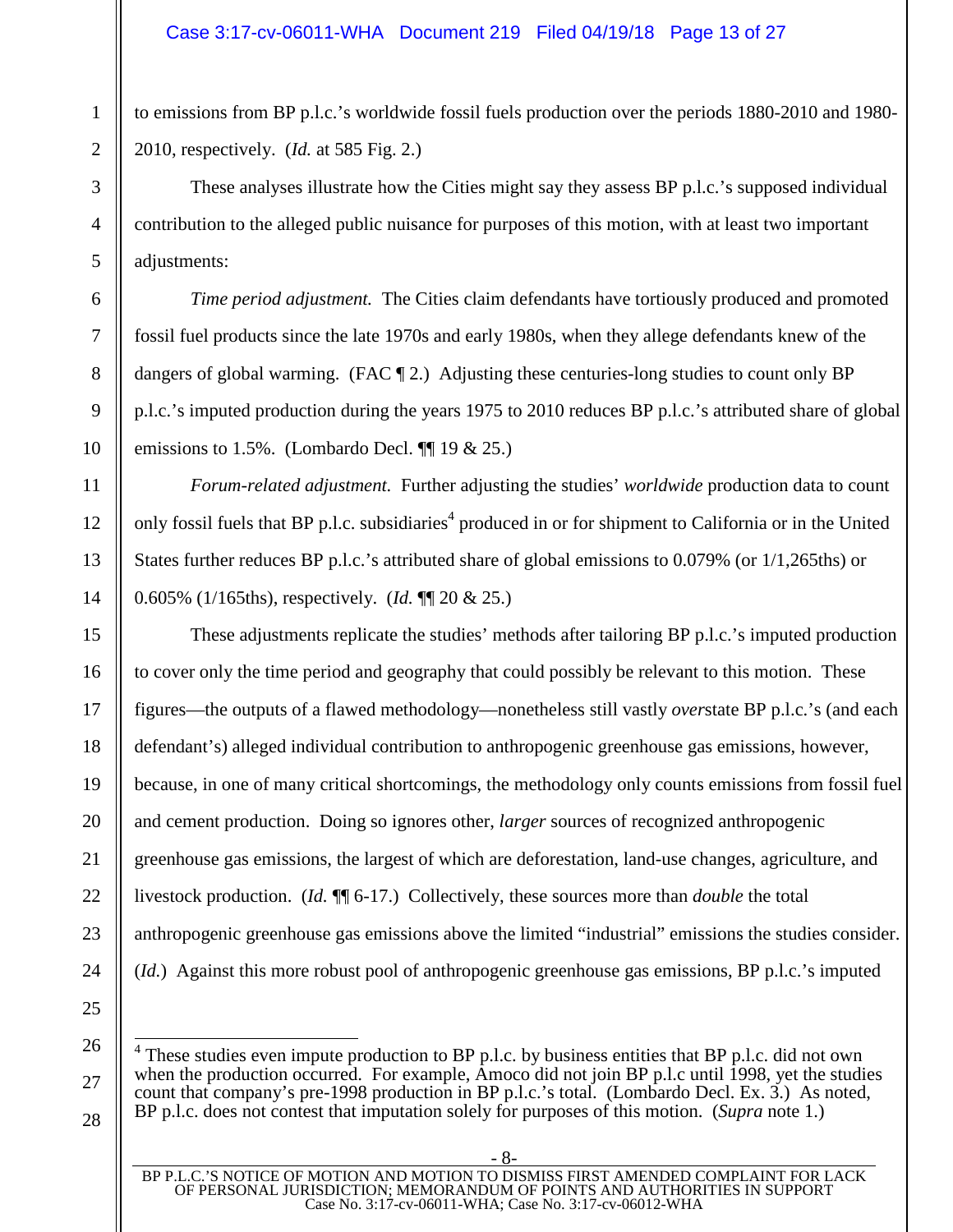contribution from subsidiaries' production in or for California or in the United States, from 1975 to 2010, shrinks to a paltry 0.037% (or 1/2,703rds) or 0.287% (1/348ths), respectively, if one extrapolates from the studies' flawed methodology. (*Id.* ¶ 25.)

Finally, even these vanishingly small percentages overstate any contribution BP p.l.c. allegedly could have made to the claimed nuisance, because they only reflect the studies' estimates of BP p.l.c.'s *emissions* contributions, not BP p.l.c.'s imputed contribution to *sea-level rise*; and the latter contribution is, even according to the 2017 study, a small fraction of the former.<sup>5</sup> (*Compare id.* 15) *with id.* ¶¶ 18-25.)

# **Argument**

# **THE AMENDED COMPLAINTS SHOULD BE DISMISSED FOR LACK OF PERSONAL JURISDICTION OVER BP P.L.C.**

Due process limits the power of a court "to render a valid personal judgment against a nonresident defendant." *World-Wide Volkswagen Corp. v. Woodson*, 444 U.S. 286, 291 (1980). The Supreme Court "recognize[s] two types of personal jurisdiction: 'general' (sometimes called 'allpurpose') jurisdiction and 'specific' (sometimes called 'case-linked') jurisdiction." *Bristol-Myers Squibb Co.*, 137 S. Ct. at 1779-80. General jurisdiction permits a court to hear "*any* claim against that defendant, even if all the incidents underlying the claim occurred in a different State." *Id.* at 1780. By contrast, a court exercising specific jurisdiction may only hear suits that "arise[e] out of or relat[e] to the defendant's contacts with the *forum*." *Id.*

The plaintiff bears the burden of establishing that jurisdiction is proper, *Ranza v. Nike, Inc.*, 793 F.3d 1059, 1068 (9th Cir. 2015), and must make "a prima facie showing of jurisdictional facts to

 $<sup>5</sup>$  Of course, all of these contribution percentages would have to be further slashed if they were to</sup> represent BP p.l.c.'s purportedly *tortious* contribution to the Cities' claimed injuries. The Cities do not allege that *all* fossil fuel production would have ceased in the late 1970s or early 1980s but for defendants' supposed efforts to cast doubt on climate science. In view of built-in structural demand for fossil fuels (*e.g.*, internal combustion engines and industrial machinery) and the lack of ready alternatives, any drop in BP p.l.c.'s production would surely have been replaced by another producer. Even if the Cities deny this, however, they still must concede that a very substantial share of the demand for fossil fuel production would have persisted even in the absence of any claimed tortious activity. Thus, only a mere fraction of BP p.l.c.'s 0.037% and 0.287% imputed California and U.S. (respectively) contributions to global anthropogenic greenhouse gas emissions can even theoretically be regarded as a potentially *tortious* contribution.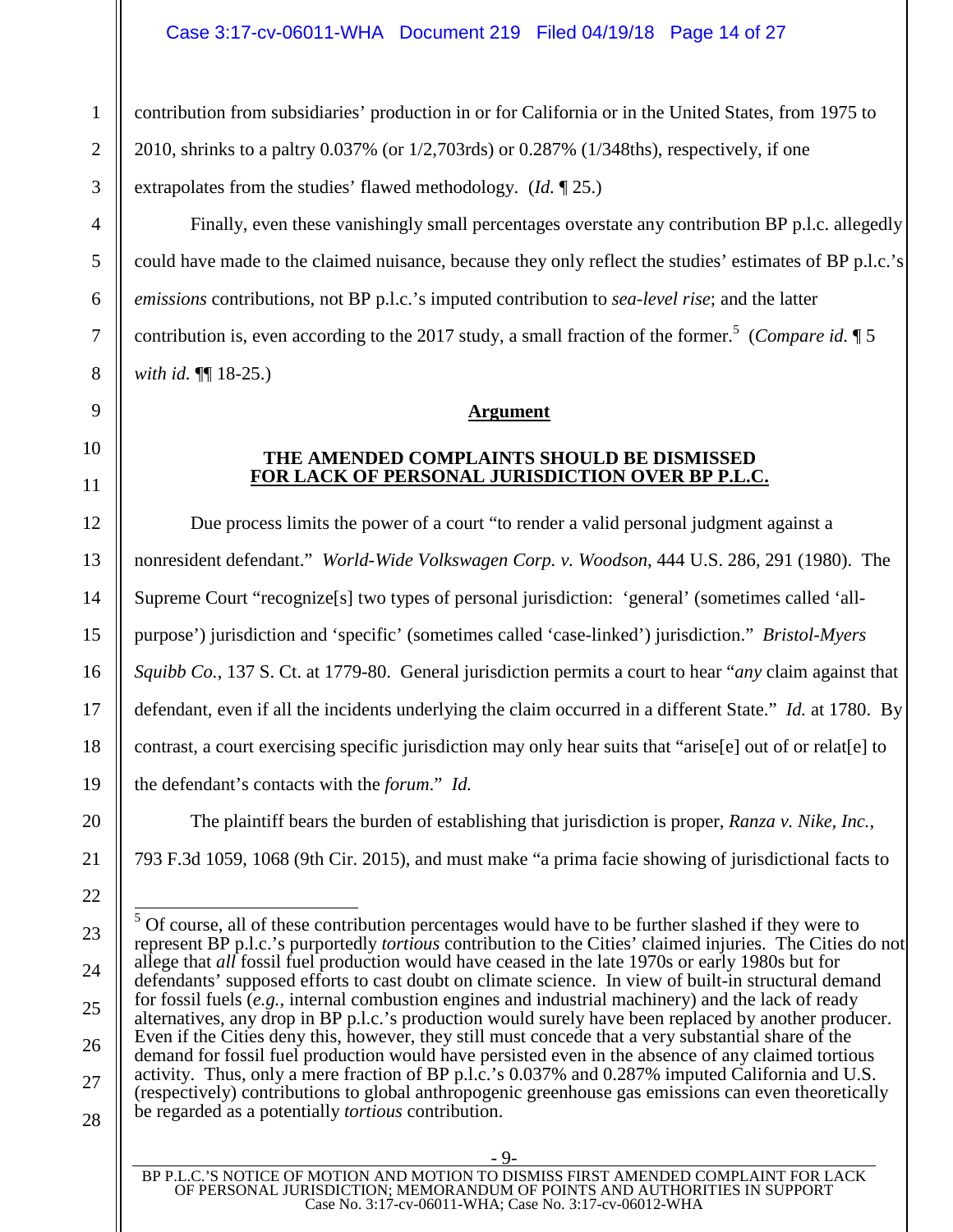#### Case 3:17-cv-06011-WHA Document 219 Filed 04/19/18 Page 15 of 27

withstand the motion to dismiss," *id.* (quoting *CollegeSource, Inc. v. AcademyOne, Inc.*, 653 F.3d 1066, 1073 (9th Cir. 2011) (quoting *Brayton Purcell LLP v. Recordon & Recordon*, 606 F.3d 1124, 1127 (9th Cir. 2010))). In evaluating whether the plaintiff has met this burden, the court may not take as true "mere 'bare bones' assertions of minimum contacts with the forum or legal conclusions unsupported by *specific factual allegations*." *Swartz v. KPMG LLP*, 476 F.3d 756, 766 (9th Cir. 2007) (emphasis added); *Mulato v. Wells Fargo Bank, N.A.*, 76 F. Supp. 3d 929, 943 (N.D. Cal. 2014). Nor may the court "assume the truth of allegations in a pleading which are contradicted by affidavit." *Mavrix Photo, Inc. v. Brand Techs., Inc.*, 647 F.3d 1218, 1223 (9th Cir. 2011). In those instances, the plaintiff "cannot 'simply rest on the bare allegations of its complaint'" to meet its burden to establish the essential jurisdictional facts. *Schwarzenegger v. Fred Martin Motor Co.*, 374 F.3d 797, 800 (9th Cir. 2004) (quoting *Amba Mktg. Sys., Inc. v. Jobar Int'l, Inc.*, 551 F.2d 784, 787 (9th Cir. 1977)); *see Corcoran v. CVS Health Corp.*, 169 F. Supp. 3d 970, 979 (N.D. Cal. 2016) (the plaintiff's prima facie showing requires "producing admissible evidence which, if believed, would be sufficient to establish the existence of personal jurisdiction").

Here, the Cities have not pleaded and cannot prove the facts needed to establish either general or specific jurisdiction over BP p.l.c. The amended complaints set forth a laundry list of purported "[c]onnections" with California and other U.S. states, apparently in an effort to invoke alternative jurisdictional theories. (FAC at 10:18, ¶¶ 35-50.) The first theory is that jurisdiction exists under California's long-arm statute, which permits jurisdiction as broadly as due process allows. *See Axiom Foods, Inc. v. Acerchem Int'l, Inc.*, 874 F.3d 1064, 1067 (9th Cir. 2017) ("the jurisdictional analyses under [California] state law and federal due process are the same" (quoting *Mavrix Photo, Inc.*, 647 F.3d at 1223)). The second is that jurisdiction exists under the so-called federal long-arm statute of Federal Rule of Civil Procedure  $4(k)(2)$ . That Rule permits a federal court to exercise jurisdiction over a foreign defendant for a claim arising under federal law, if the defendant is not subject to personal jurisdiction in any state and the exercise of jurisdiction comports with due process. *Id.* at 1072. The due process analysis under Rule  $4(k)(2)$  is "nearly identical to traditional personal jurisdiction analysis with one significant difference: rather than considering contacts between [the defendant] and the forum state, [the court] consider[s] contacts with the nation as a whole." *Id.* (quoting *Holland Am.* 

- 10-

1

 $\mathfrak{D}$ 

3

4

5

6

7

8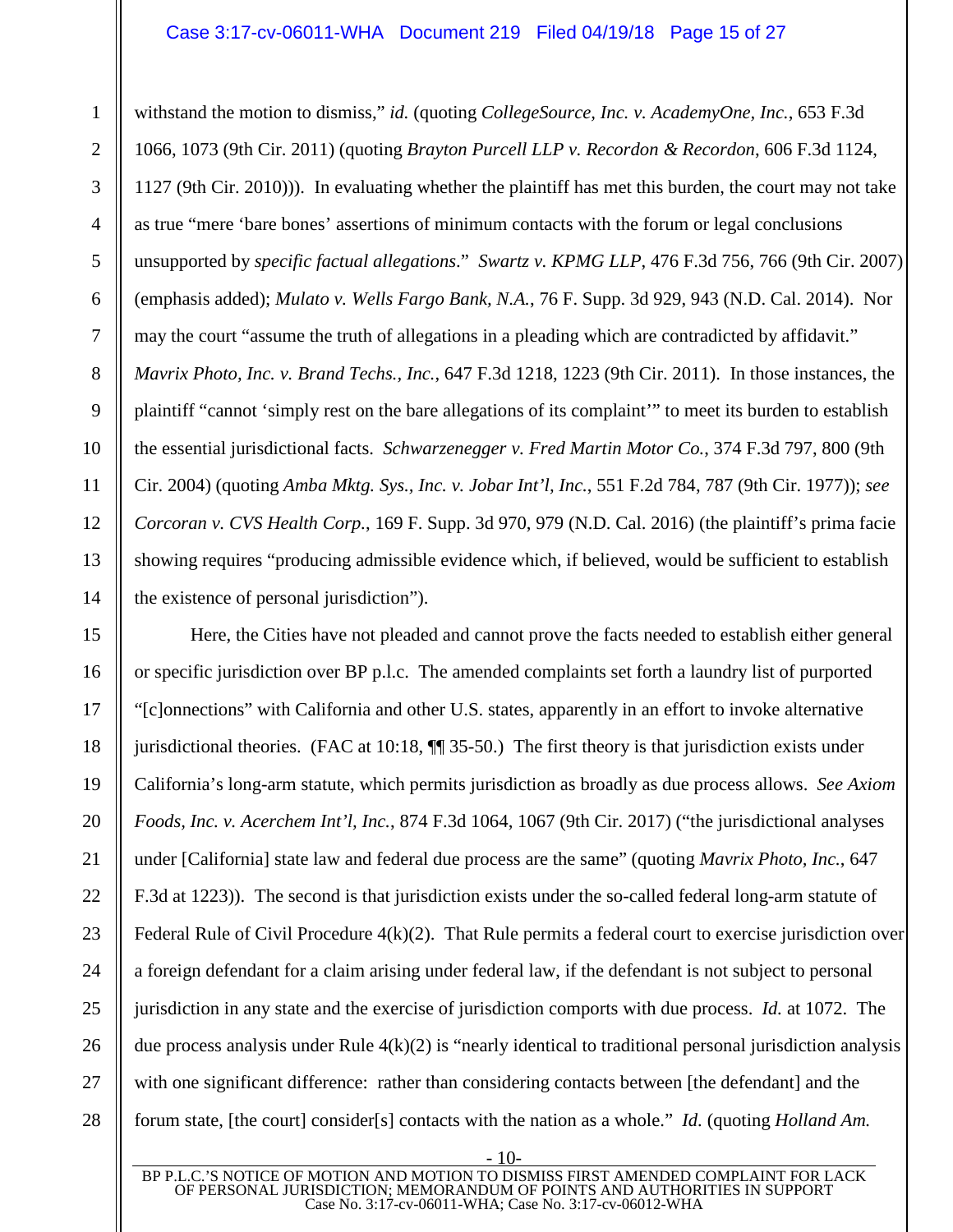*Line Inc. v. Warstila N. Am., Inc.*, 485 F.3d 450, 462 (9th Cir. 2007)). The rule applies only in "rare situations" where the defendant has "extensive contacts to the country." *EcoDisc Tech. AG v. DVD Format/Logo Licensing Corp.*, 711 F. Supp. 2d 1074, 1086 n.6 (C.D. Cal. 2010); *see Holland Am. Line Inc.*, 485 F.3d at 462 ("Illn the fourteen years since Rule 4(k)(2) was enacted, none of our cases has countenanced jurisdiction under the rule.").

Exercising jurisdiction over BP p.l.c. in this case would be improper under either theory, for the same set of reasons, as shown below.

1

2

3

#### **A. BP p.l.c. Is Not "At Home" (And Thus Subject To General Jurisdiction) In The Forum**

A foreign corporation is not subject to general jurisdiction in a forum unless its "affiliations with the State are so 'continuous and systematic' as to render [it] essentially at home in the forum State." *Daimler AG*, 134 S. Ct. at 754 (quoting *Goodyear Dunlop Tires Operations, S.A. v. Brown*, 564 U.S. 915, 919 (2011)). Except in "an exceptional case," a corporation is only "at home" in a forum where it is incorporated or has its principal place of business. *Id.* at 760-62 & n.19; *Ranza*, 793 F.3d at 1069. Thus, even a large corporation that operates—and records "sizable" sales—in many places "can scarcely be deemed at home in all of them," as that result would improperly convert "at home" into a "doing business" test. *Daimler AG*, 134 S. Ct. at 761-62 & n.20. Rather, a foreign corporation's affiliations with the forum must be "comparable to a domestic enterprise in that State" for it to be considered at home. *Id.* at 758 n.11. A plaintiff who invokes general jurisdiction "must meet an 'exacting standard' for the minimum contacts required," because of the "much broader" assertion of judicial authority the foreign defendant faces. *Ranza*, 793 F.3d at 1069 (quoting *CollegeSource, Inc.*, 653 F.3d at 1074).

There can be no reasonable debate that BP p.l.c. is not at home in California or in the United States. As the Cities admit, BP p.l.c. is a "multinational, vertically integrated oil and gas company" that is "registered in England and Wales with its headquarters in London, England." (FAC ¶ 16.) Nothing in the amended complaints would justify treating this as an "exceptional case," moreover. The Cities do not allege, for example, that California or the United States has become BP p.l.c.'s

BP P.L.C.'S NOTICE OF MOTION AND MOTION TO DISMISS FIRST AMENDED COMPLAINT FOR LACK OF PERSONAL JURISDICTION; MEMORANDUM OF POINTS AND AUTHORITIES IN SUPPORT Case No. 3:17-cv-06011-WHA; Case No. 3:17-cv-06012-WHA

- 11-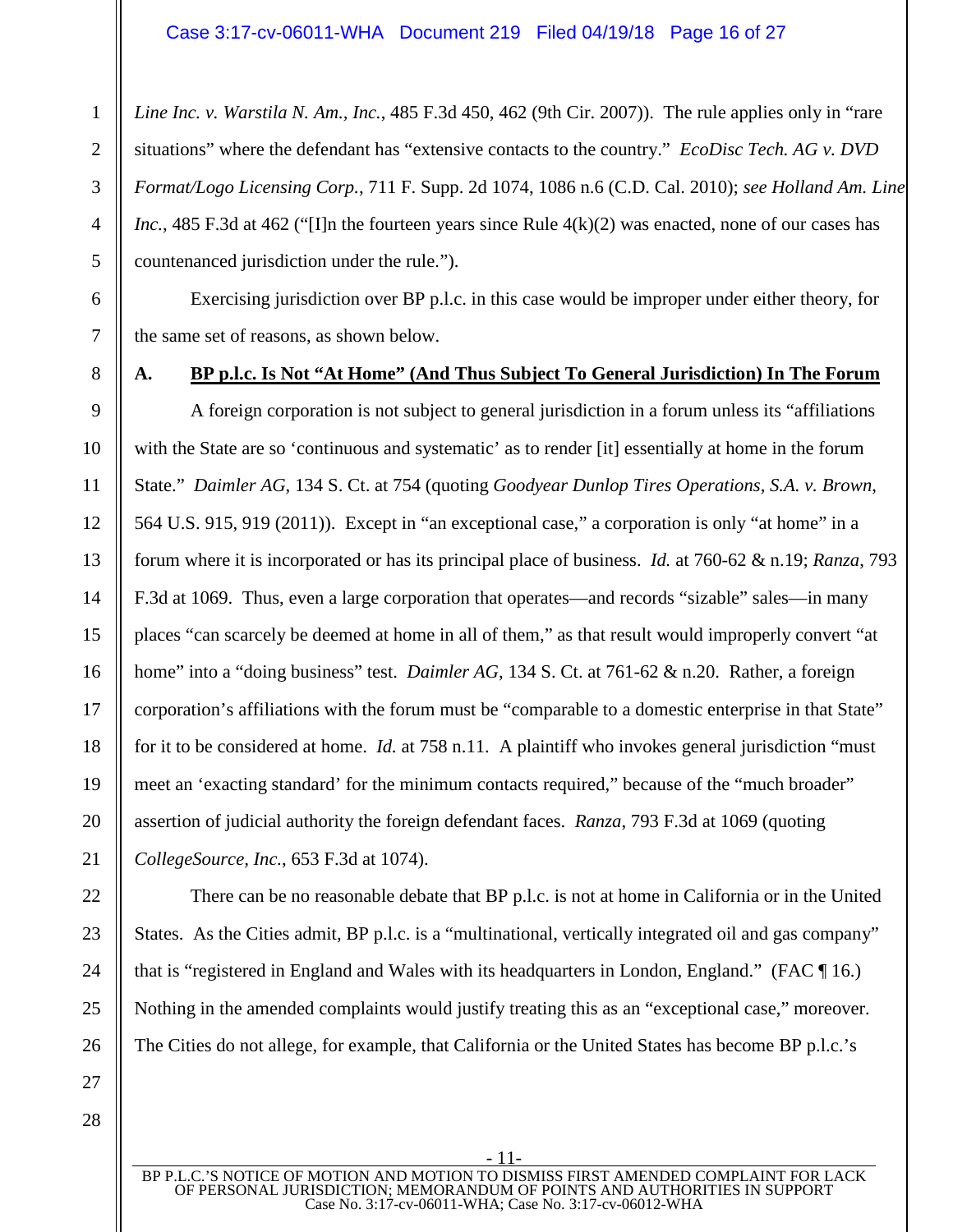global nerve center.<sup>6</sup> Nor could they in good faith so allege, because BP p.l.c. does not operate in the United States. (Sanker Decl. ¶ 3.)

Far from alleging facts that could establish that BP p.l.c. is at home in California or the United States, the amended complaints merely allege that subsidiaries of BP p.l.c. have done or are doing business here, precisely as the plaintiff in *Daimler AG* alleged. For example, the Cities allege that subsidiaries of BP p.l.c. produce and sell fossil fuel products to California and U.S. residents; operate California port facilities where they receive crude oil; transport Alaskan crude oil to California; promote gasoline sales by offering credit cards and discounts; license the ARCO trademark and brand to California gasoline stations; and produce oil in the Gulf of Mexico. (FAC ¶¶ 35-50.) Even imputing these subsidiaries' U.S. business activities to BP p.l.c. (as the Court assumed *arguendo* in *Daimler AG*), they *at most* show that BP p.l.c. does substantial, continuous business in California and other states, just as Daimler did as California's "largest supplier of luxury vehicles" and through its multiple California-based facilities, *see* 134 S. Ct. at 752, and just as BNSF Railway Company did in Montana, where its 2,000 workers and 2,000 miles of railroad track did not render it "at home," *see BNSF Ry. Co.*, 137 S. Ct. at 1559; *see also Martinez v. Aero Caribbean*, 764 F.3d 1062, 1070 (9th Cir. 2014) ("This is not such an exceptional case," where foreign defendant had "no offices, staff, or other physical presence in California, and it [was] not licensed to do business in the state"). More is needed to render a foreign corporation at home. The amended complaints here provide nothing more, however.

The Cities have not met, and cannot meet, their "exacting" burden to show that BP p.l.c. is at home in California or the United States.

- 12-

 $6$  In the case the Supreme Court points to as "exemplif[ying]" the "exceptional case," a Philippines corporation was forced to cease operating in its home nation during the Japanese occupation in World War II, and its president moved to Ohio, where he kept an office, maintained the company's files, and oversaw the company's operations. *Perkins v. Benguet Consol. Mining Co.*, 342 U.S. 437, 448 (1952); *see BNSF Ry. Co. v. Tyrrell*, 137 S. Ct. 1549, 1558 (2017) (discussing *Perkins*). General jurisdiction in Ohio over the foreign corporation was proper in these unusual circumstances because it effectively had moved its principal place of business there, if only temporarily, making Ohio "the center of the corporation's wartime activities." *Daimler AG*, 134 S. Ct. at 756 & n.8.

BP P.L.C.'S NOTICE OF MOTION AND MOTION TO DISMISS FIRST AMENDED COMPLAINT FOR LACK OF PERSONAL JURISDICTION; MEMORANDUM OF POINTS AND AUTHORITIES IN SUPPORT Case No. 3:17-cv-06011-WHA; Case No. 3:17-cv-06012-WHA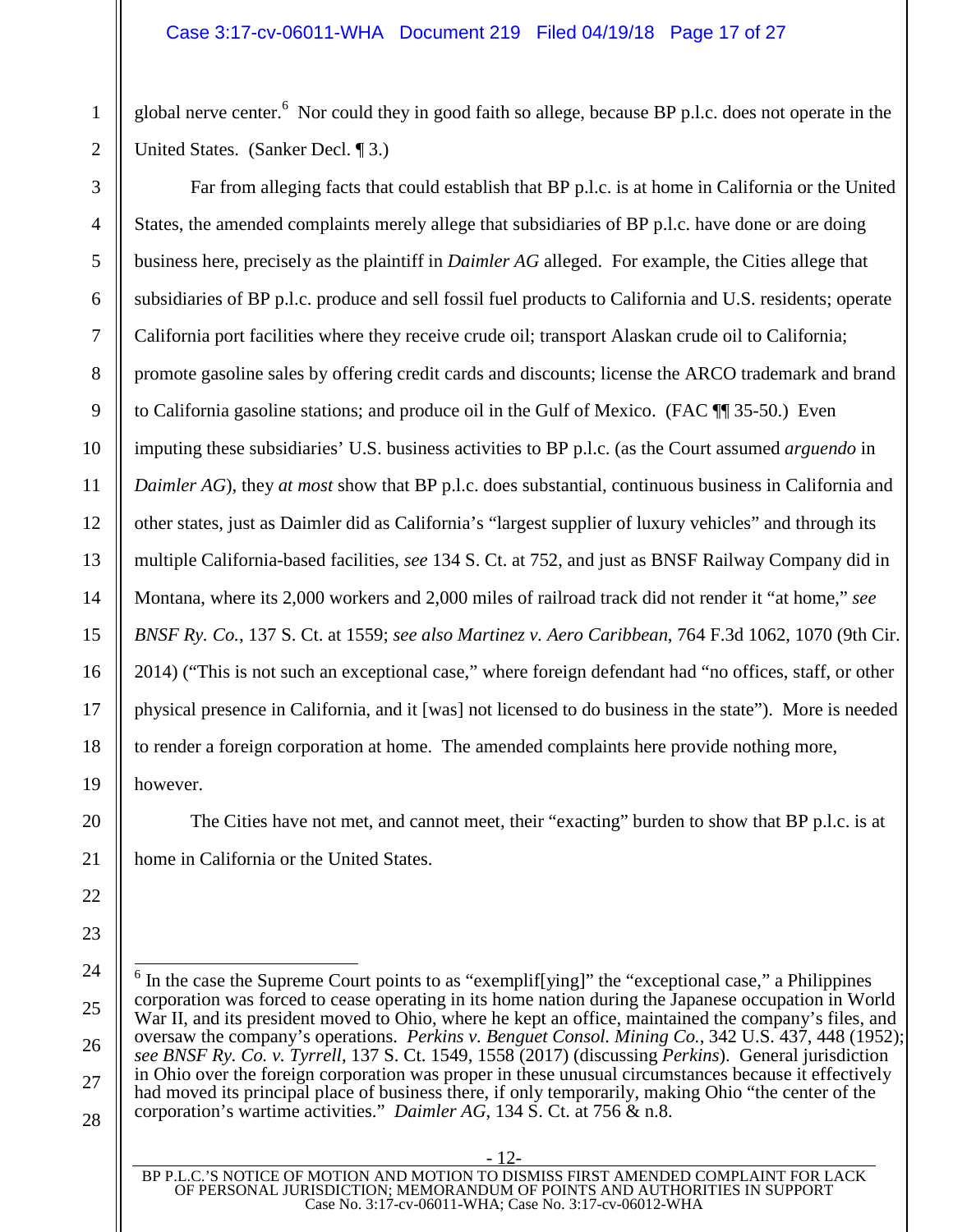1

2

3

4

5

6

7

8

9

10

11

12

13

14

15

16

17

18

19

20

21

22

23

24

25

26

27

28

# **B. Nor Is BP p.l.c. Subject To Specific Jurisdiction For This Claim**

In contrast with general jurisdiction, for a forum to assert specific jurisdiction over a nonresident, "there must be 'an affiliation between the forum and the underlying controversy, principally, [an] activity or an occurrence that takes place in the forum State and is therefore subject to the State's regulation.'" *Bristol-Myers Squibb Co.*, 137 S. Ct. at 1780 (quoting *Goodyear Dunlop Tires Operations*, 564 U.S. at 919). More specifically, "'the *suit*' must 'aris[e] out of or relat[e] to the defendant's contacts with the *forum*." *Id.* (quoting *Daimler AG*, 134 S. Ct. at 754). In accord with the Supreme Court's direction, the Ninth Circuit recognizes "three requirements for a court to exercise specific jurisdiction over a nonresident defendant":

(1) the defendant must either "purposefully direct his activities" toward the forum or "purposefully avail[] himself of the privileges of conducting activities in the forum";

(2) "the claim must be one which arises out of or relates to the defendant's forum-

related activities"; and (3) "the exercise of jurisdiction must comport with fair play and substantial justice, i.e. it must be reasonable."

*Axiom Foods, Inc.*, 874 F.3d at 1068 (quoting *Dole Food Co. v. Watts*, 303 F.3d 1104, 1111 (9th Cir. 2002)); *accord Morrill v. Scott Fin. Corp.*, 873 F.3d 1136, 1142 (9th Cir. 2017). The plaintiff bears the burden of satisfying the first two prongs of the test. *Schwarzenegger*, 374 F.3d at 802.

None of the requirements for exercising specific jurisdiction is met here.

# **1. The Claim Does Not Arise out of or Relate to BP p.l.c.'s Forum Activities, Even Imputing All Claim-Related Activities of Indirect Subsidiaries to BP p.l.c.**

A claim arises out of or relates to the defendant's forum-related activities only if the plaintiff "would not have sustained her injury, 'but for'" that activity. *Doe v. Am. Nat'l Red Cross*, 112 F.3d 1048, 1051-52 (9th Cir. 1997); *Doe v. Unocal Corp.*, 248 F.3d 915, 924 (9th Cir. 2001) ("the Court considers whether [the] plaintiffs' claims would have arisen but for [the defendant]'s contacts with California"); *Brackett v. Hilton Hotels Corp.*, 619 F. Supp. 2d 810, 818 (N.D. Cal. 2008) ("arises out of or relates to" prong "requires a showing of 'but for' causation—plaintiff must demonstrate that she would not have been injured but for defendants' conduct directed toward her in the forum"). Under this "but for" test, the plaintiff must present evidence showing that other contributing forces would not

- 13-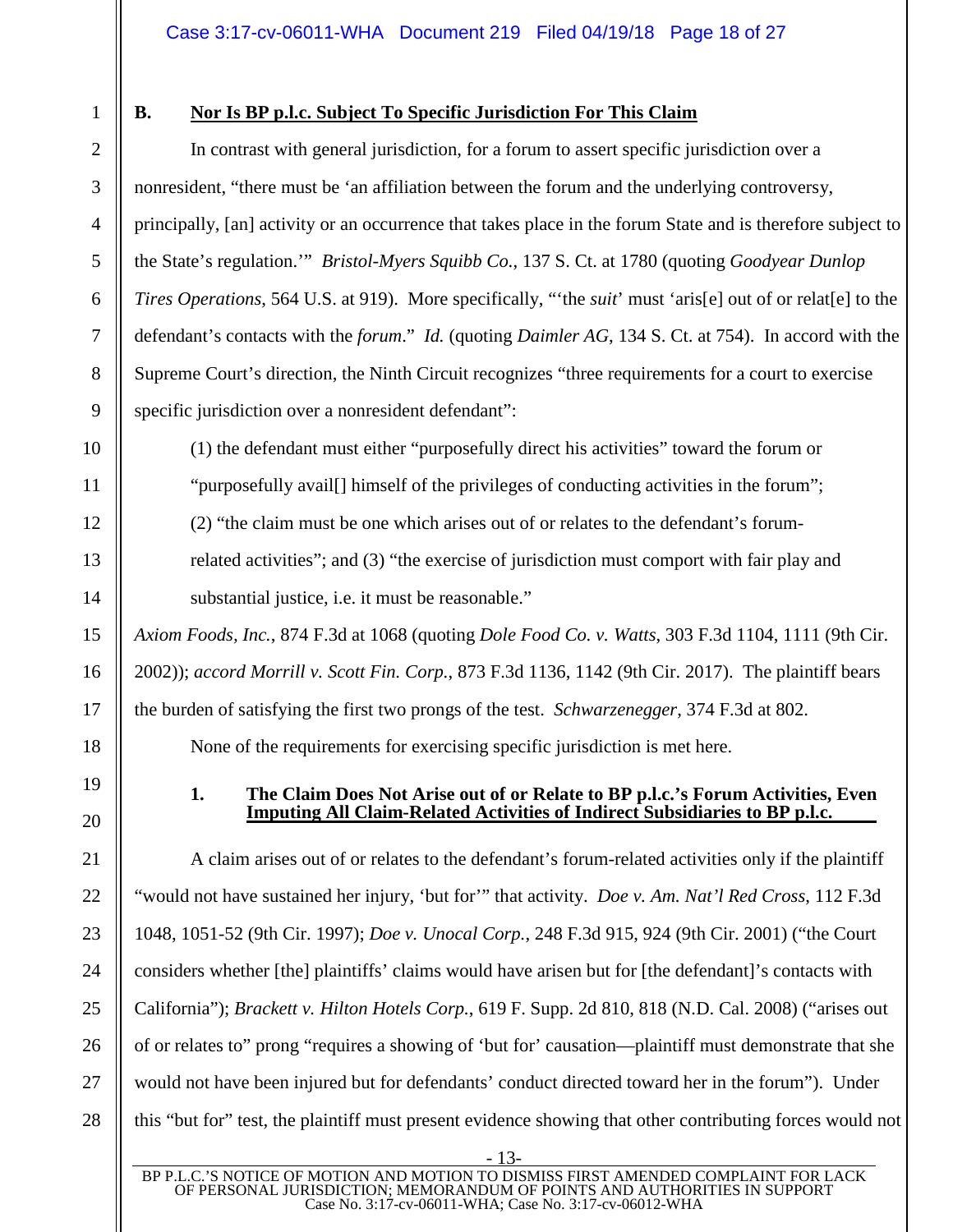# Case 3:17-cv-06011-WHA Document 219 Filed 04/19/18 Page 19 of 27

still have produced his or her injury in the absence of the defendant's suit-related forum contacts. *Rashidi v. Veritiss, LLC*, No. 2:16-cv-04761-CAS (JPRx), 2016 WL 5219448, at \*6 (C.D. Cal. Sept. 19, 2016). Where the plaintiff presents "no evidence" that the defendant's forum activities were a "necessary" cause of that injury, the requirement is not met. *Unocal Corp.*, 248 F.3d at 925; *accord Bristol-Myers Squibb Co.*, 137 S. Ct. at 1781 (where the defendant's California activities did not cause the plaintiffs' alleged injuries, no "adequate link" supported specific jurisdiction).

In *Doe v. Unocal Corp.*, for example, Burmese farmers alleged they suffered human rights violations at the hands of a French energy corporation (Total S.A.), among others, in furtherance of a gas pipeline project in Burma. *Id.* at 920. They claimed Total was subject to specific jurisdiction in California by virtue of Total's joint venture agreement with its co-venturer on the pipeline project, a California corporation (Unocal Corp.). The court held the plaintiffs had failed to meet their burden under the but-for test because they "present[ed] no evidence . . . suggesting that the pipeline project would not have gone forward without Total's dealings with Unocal" in California. *Id.* at 925. Total's California contacts were, in short, "not necessary to the initiation of the project" that allegedly led to the plaintiffs' injuries. *Id.*

Where the defendant conducts business on a national or global scale, the plaintiff must show that the defendant's *forum* activities, in particular, were a but-for cause of its injuries. In *Sullivan v. Ford Motor Co.*, No. 16-cv-03505-JST, 2016 WL 6520174 (N.D. Cal. Nov. 3, 2016), for example, the court held that Ford was not subject to specific jurisdiction in California for a claim alleging injury from a defectively designed truck, despite Ford's "nationwide marketing, promotion, and distribution of cars and trucks," its active marketing of vehicles in California, and its sale of over 200,000 vehicles in the state in one year, because the specific truck that injured the plaintiff was not designed, made, or sold to a Ford dealership in California. *Id.* at \*2-3. Given these facts, the court concluded, "there [was] every reason to think that [the plaintiff]'s injury would have occurred regardless of Ford's contacts with California. In other words, [the plaintiff] cannot satisfy the Ninth Circuit's 'but for' test." *Id.* at \*3. *Sullivan* is in accord with the Supreme Court's more recent holding in *Bristol-Myers Squibb Co.*, that BMS could not be subjected to specific jurisdiction in California for injury claims involving its drug Plavix, brought by patients who obtained Plavix through sources outside of

BP P.L.C.'S NOTICE OF MOTION AND MOTION TO DISMISS FIRST AMENDED COMPLAINT FOR LACK OF PERSONAL JURISDICTION; MEMORANDUM OF POINTS AND AUTHORITIES IN SUPPORT Case No. 3:17-cv-06011-WHA; Case No. 3:17-cv-06012-WHA

- 14-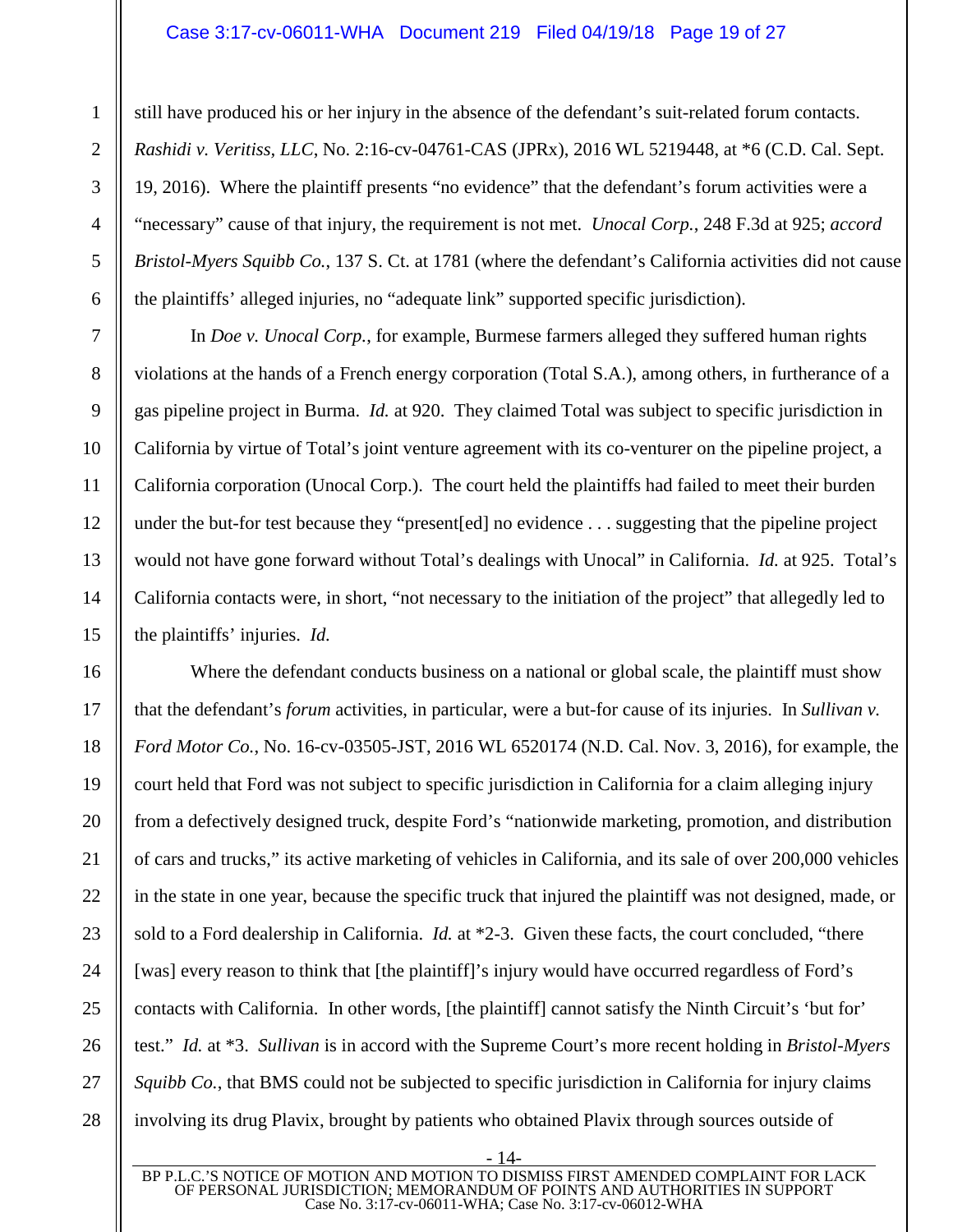California. *See* 137 S. Ct. at 1778. Even though BMS sold almost 187 million Plavix pills in California, taking in more than \$900 million, and employed 250 sales reps in California, the Court held that there was no "adequate link between the State and the nonresidents' claims," because the specific pills that injured the plaintiffs were not developed, made, labelled, packaged, or sold to them in California. *Id.* at 1778, 1781. To permit jurisdiction over these claims merely because BMS also sold Plavix to patients in California would, the Court explained, "resemble[] a loose and spurious form of general jurisdiction" that could not be squared with its precedents. *Id.* at 1781.

Forum activities also fail the but-for test when actors other than the defendant contributed to the plaintiff's injury and the plaintiff accordingly cannot show that its injury would have been avoided but for the forum-related conduct of the defendant. In *Terracom v. Valley National Bank*, 49 F.3d 555 (9th Cir. 1995), for example, the court held that a Kentucky bank's act of signing a "certificate of sufficiency" without properly investigating the financial strength of a payment bond surety for a California public works project was not a but-for cause of the plaintiff's (a construction subcontractor) injury because a third party, the federal officer who awarded the contract, had "the sole responsibility of determining the acceptability of an individual surety," considered factors other than the bank's certificate in his evaluation, and might have approved the surety even if the bank had not signed the certificate. *Id.* at 561. Put simply, an actor other than the bank contributed to the plaintiff's injury, making it impossible to say that the plaintiff's injury would not have arisen but for the bank's contacts with California. *Id.* Similarly, in *Doe v. American National Red Cross*, the court held that the failure of a federal official charged with ensuring the safety of the blood supply to bar high-risk groups from donating blood, to publicize the risks of blood transfusions, and to encourage blood companies to implement certain blood safety tests was not a but-for cause of the plaintiff's injury because other actors had greater control over the flow of blood and blood products into the forum state. 112 F.3d at 1051 ("Therefore, it cannot be said that [the plaintiff] would not have sustained her injury, 'but for' [the official's] alleged misconduct.").

BP P.L.C.'S NOTICE OF MOTION AND MOTION TO DISMISS FIRST AMENDED COMPLAINT FOR LACK OF PERSONAL JURISDICTION; MEMORANDUM OF POINTS AND AUTHORITIES IN SUPPORT Case No. 3:17-cv-06011-WHA; Case No. 3:17-cv-06012-WHA

- 15-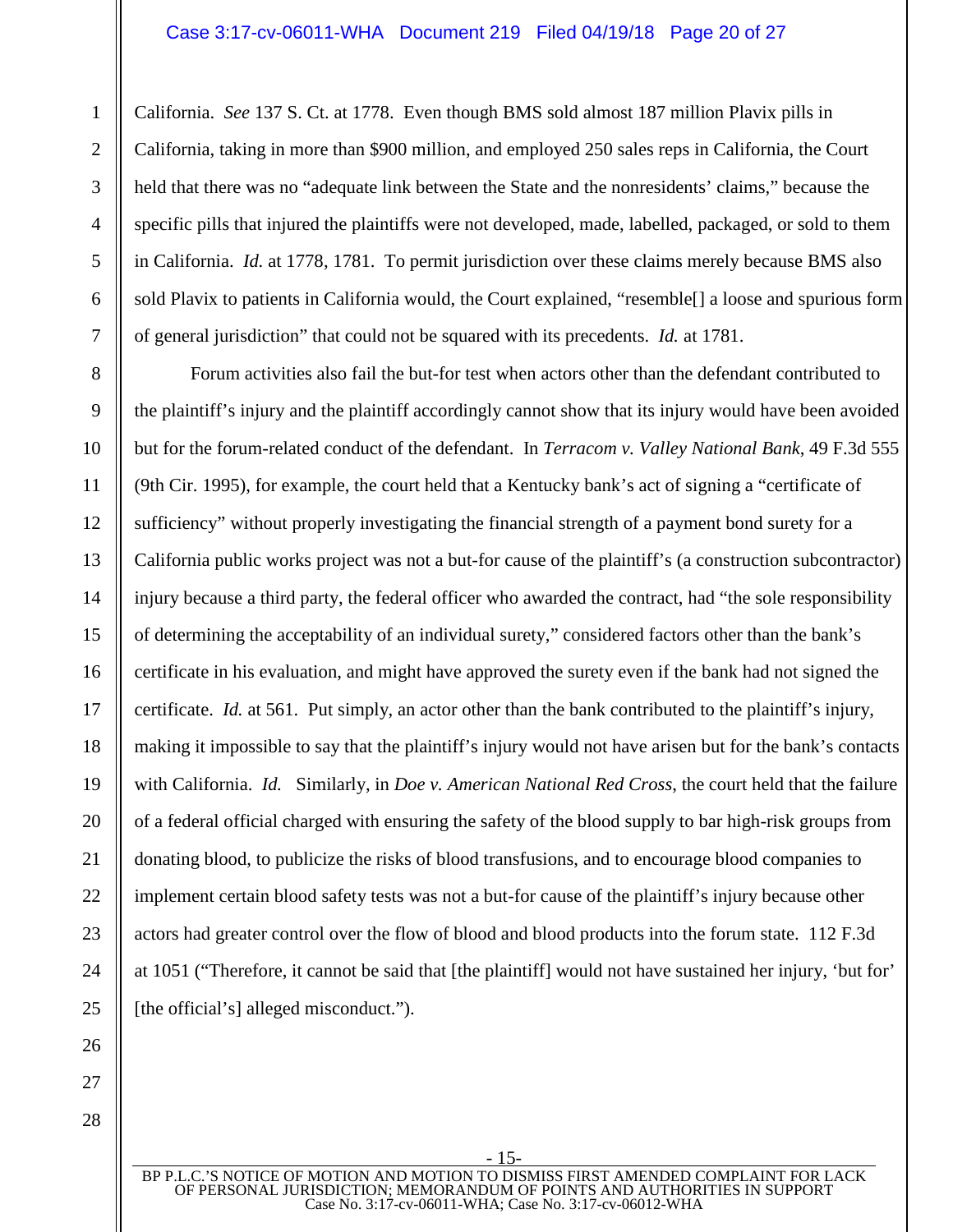26

27

28

1

#### **a. The amended complaints do not allege BP p.l.c.'s California or U.S. activities are a but-for cause of the Cities' claimed injury**

Here, the Cities have not alleged, either factually or even in conclusory terms, that BP p.l.c.'s California or U.S. activities are a but-for cause of the "global warming-induced sea level rise" they say is damaging their coastlines. Indeed, not only is the concept of but-for causation entirely missing from the amended complaints, but the Cities' allegations leave no doubt that their theory is that the alleged public nuisance resulted from *all* human contributions to increased greenhouse gas levels in the atmosphere, including but certainly not limited to the *worldwide* production of fossil fuels by defendants and others. (FAC ¶¶ 16-18 (alleging BP p.l.c. is "a multinational, vertically integrated oil and gas company" that "is responsible for" all "past and current production and promotion of fossil fuel products" by all of "its subsidiaries"); *id.* ¶ 10 (each defendant is a "substantial contributor[] to the public nuisance of global warming" based on its global "cumulative production of fossil fuels").) As the Court has observed, "greenhouse gases emanating from overseas sources are equally guilty (perhaps more so) of causing plaintiffs' harm" as are gases emanating from the consumption of defendants' fuels in the United States. (Order Denying Mots. To Remand at 7:11-13, ECF No. 134.) But alleging that *all worldwide* fossil fuel production "substantially contributed" to the purported nuisance is a far stretch from alleging that *BP p.l.c.'s California or U.S.* production is a but-for cause of the nuisance. In particular, the amended complaints do not allege, and the Cities cannot show, that if BP p.l.c. had reduced or even halted its indirect subsidiaries' extraction activities in California or the United States as a whole, worldwide greenhouse gas emissions would have decreased, curtailing global warming and sea-level rise. Nothing in the amended complaints negates the far more plausible inference that other suppliers simply would have replaced BP p.l.c.'s limited U.S. production to satisfy the durable demand for fossil fuels, which users would have combusted at the same rate. The Cities' causal theory is thus jurisdictionally deficient under *Bristol-Myers Squibb Co.* and *Sullivan*, which teach that nationwide or global activities by a large corporation—even activities of the sort the plaintiff complains of—do not establish the requisite but-for causal link between the defendant's inforum activities and the plaintiff's injury.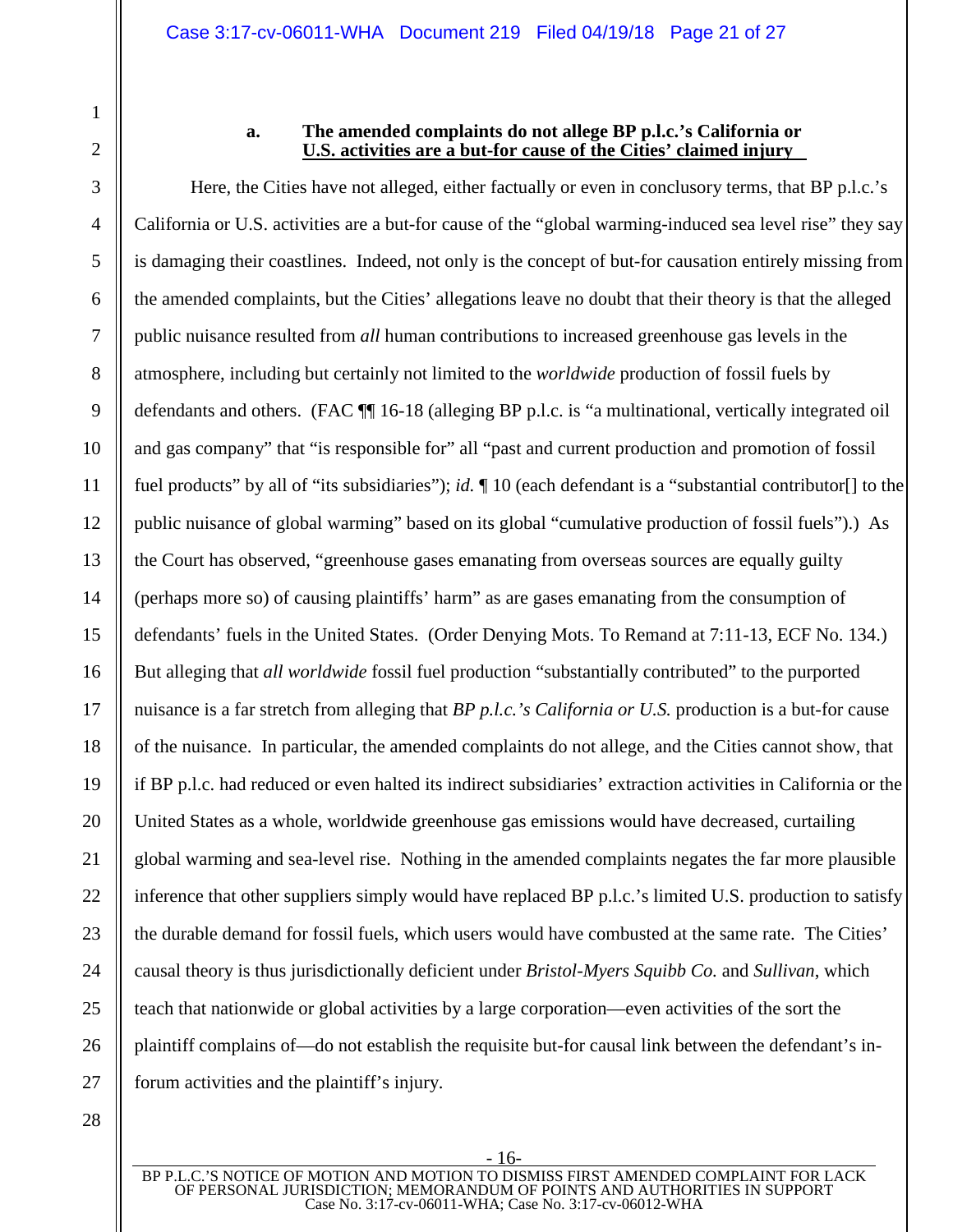## Case 3:17-cv-06011-WHA Document 219 Filed 04/19/18 Page 22 of 27

Also negating the essential but-for causation is the amended complaints' allegation that innumerable other fossil fuel producers besides BP p.l.c. have contributed to the alleged nuisance. The Cities admit they have only sued a handful of the world's "largest cumulative producers of fossil fuels worldwide." (FAC ¶ 94.b.) And they aver that global warming results not from the emissions attributable to any single producer's production, but rather because greenhouse gases from fossil fuels produced by *all* producers—defendant and non-defendant—combine in the global atmosphere where they cannot be physically traced to an individual producer. (*Id.* ¶ 140 ("emissions of greenhouse gases from the fossil fuels [each defendant] produces combines [sic] with the greenhouse gas emissions from fossil fuels produced by the other Defendants, *among others*, to result in dangerous levels of global warming") (emphasis added).) These allegations, too, are deficient to meet the Cities' burden to plead that BP p.l.c.'s California or U.S. activities are a but-for cause of their claimed sea-level rise harm, because, as in *Terracom* and *Doe v. American National Red Cross*, it cannot be said that contributions of actors other than BP p.l.c. would not have been sufficient to cause that harm but for BP p.l.c.'s California or U.S. activities.

In sum, the amended complaints allege BP p.l.c., the other defendants, and myriad others, acting around the globe, have produced massive amounts of fossil fuels, yet nowhere allege that the Cities "would not have sustained [their] injury" but for BP p.l.c.'s forum activities. *See Am. Nat'l Red Cross*, 112 F.3d at 1051-52. From all that appears in the amended complaints, therefore, "there is every reason to think that [the Cities'] injury would have occurred regardless of [BP p.l.c.]'s contacts with California" and the United States. *See Sullivan*, 2016 WL 6520174, at \*3. The amended complaints accordingly fail to plead that the Cities' claims arise out of or relate to BP p.l.c.'s forum activities.

#### **b. If the Cities rely on "attribution science," that methodology likewise suggests that BP p.l.c.'s forum contacts are not a but-for cause of the claimed injury**

The Cities cannot meet their burden on this motion because, as shown, the amended complaints do not *plead* any jurisdictionally sufficient nexus between BP p.l.c.'s alleged in-forum activity and the Cities' claimed injuries. If the Cities try to overcome their pleadings' deficiencies by turning to attribution science, that theory will not help them either. Even imputing all California or U.S.

- 17-

BP P.L.C.'S NOTICE OF MOTION AND MOTION TO DISMISS FIRST AMENDED COMPLAINT FOR LACK OF PERSONAL JURISDICTION; MEMORANDUM OF POINTS AND AUTHORITIES IN SUPPORT Case No. 3:17-cv-06011-WHA; Case No. 3:17-cv-06012-WHA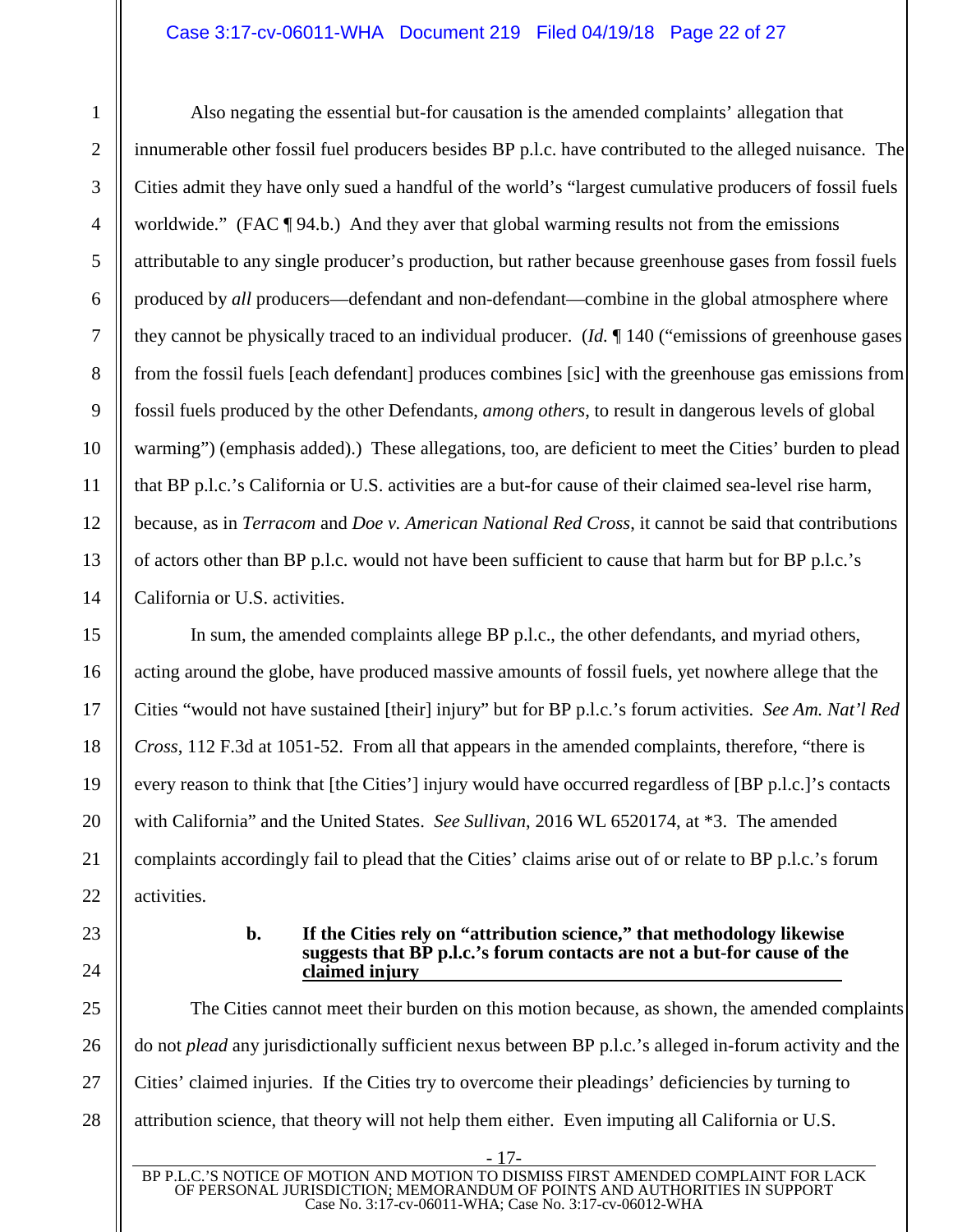# Case 3:17-cv-06011-WHA Document 219 Filed 04/19/18 Page 23 of 27

production by BP p.l.c.'s indirect subsidiaries since 1975 to BP p.l.c., the greenhouse gas emissions attributable to that production made too insubstantial a contribution to the "global warming-induced sea level rise" that is allegedly harming the Cities, to be deemed a but-for cause of that harm, according to that attribution methodology. As explained above, using those studies' emissions factors, greenhouse gas emissions attributable to BP p.l.c.'s imputed California and U.S. production since 1975 contributed only 0.037% and 0.287%, respectively, of global  $CO_2$ -equivalent emissions from industrial fossil fuel and cement production and certain other specified human emissions sources (deforestation, agriculture, livestock), since the Industrial Revolution. (*Supra* pp. 8-9.) If the global emissions denominator is artificially restricted to the two sources considered in the studies (fossil fuels and cement production), this contribution grows only to 0.079% and 0.605%, respectively. Either way, the Cities do not and could not allege, and cannot show, that they would not have sustained their claimed harm from sea-level rise but for this de minimis contribution. To the contrary, there is every reason to think the Cities' injury would be no different regardless of BP p.l.c.'s insubstantial forumrelated contribution.

Indeed, the Cities themselves have said as much. They argued that far more massive amounts of fossil fuel production are not a but-for cause of their injury, in opposing subject matter jurisdiction under the Outer Continental Shelf Lands Act ("OCSLA"). In particular, the Cities argued offshore production on the OCS, which has constituted up to one-third of *all* domestic oil and gas production, "is not a but-for cause of the People's injuries." (Pl.'s Reply Supp. Mot. Remand at 20-21, ECF No. 91.) The Cities called OCS production, which dwarfs BP p.l.c.'s imputed forum production, "only a small subset" of the activities on which their nuisance claim is based. (*Id.* at 20.) And they flatly asserted that "the People *would* have a claim even absent any OCS conduct." (*Id.* at 21.) *A fortiori*, the Cities would have a claim even absent BP p.l.c.'s California and U.S. conduct.

> **c. Permitting specific jurisdiction on the basis of these tenuous links with the forum would subject BP p.l.c. to jurisdiction in every state, a result that cannot be squared with recent Supreme Court decisions**

As discussed above, in two recent decisions the Supreme Court made abundantly clear that large national or international businesses are not, by virtue of their sprawling operations, subject to jurisdiction everywhere on claims lacking an adequate causal nexus to their forum activities. First, in

- 18-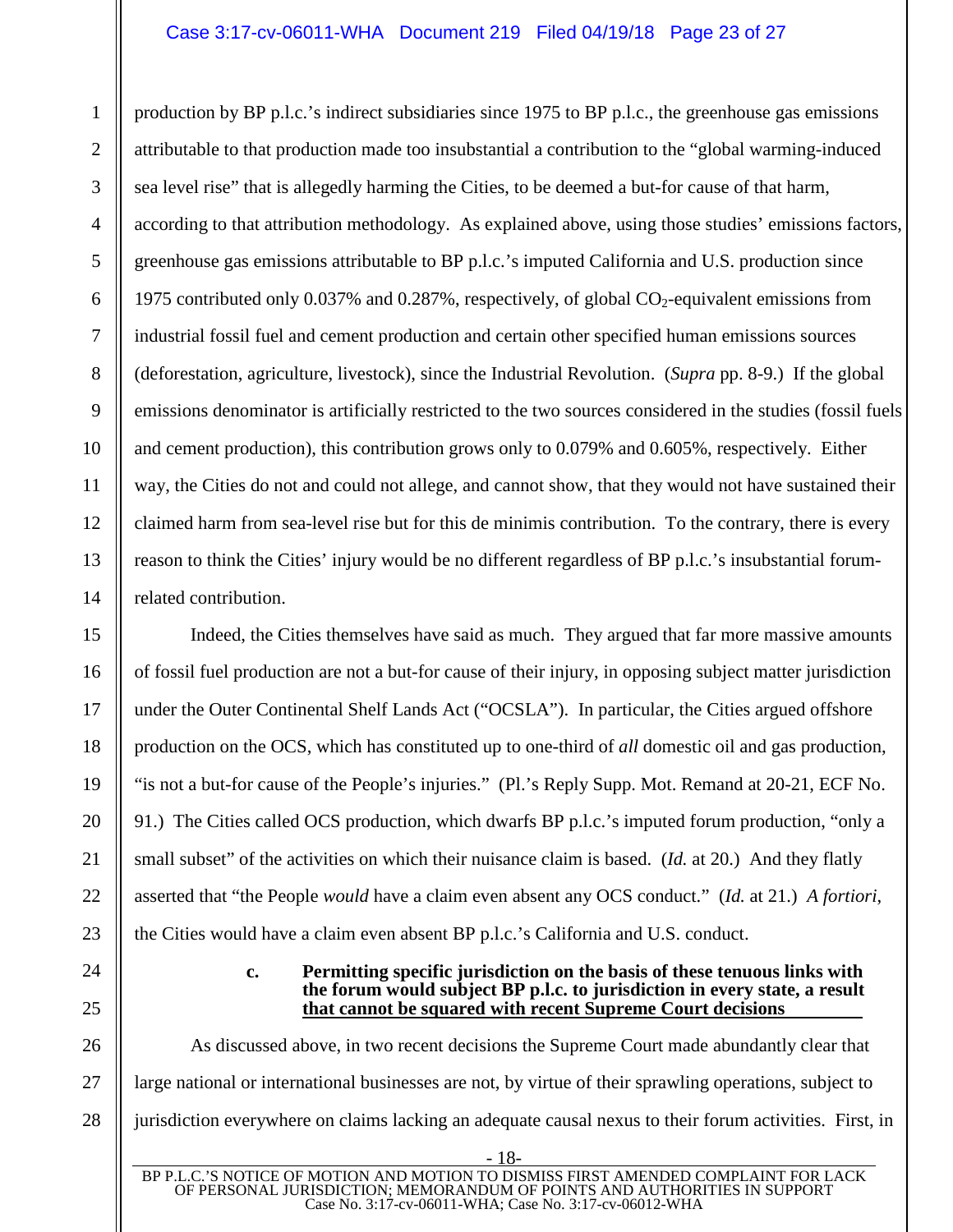# Case 3:17-cv-06011-WHA Document 219 Filed 04/19/18 Page 24 of 27

*Daimler AG*, the Court held that Daimler's extensive national vehicle distribution operations (which the Court imputed *arguendo* to Daimler), multiple California facilities, and California sales accounting for 2.4% of its worldwide sales, did not render Daimler "at home" in California because, were the law otherwise, "the same global reach would presumably be available in every other State in which MBUSA's sales are sizable" and would destroy foreign companies' ability to structure their operations to allow for reasonably predictable jurisdictional outcomes. 134 S. Ct. at 761-62. Then, in *Bristol-Myers Squibb Co.*, the Court held that BMS' sales of Plavix pills in every state, including over \$900 million in California, which accounted for more than 1% of the company's nationwide sales revenue from all products, did not subject BMS to specific jurisdiction in California for claims by patients who obtained their medication outside California, because exercising specific jurisdiction in the absence of "any adequate link between the State and the nonresidents' claims" would "resemble[] a loose and spurious form of general jurisdiction." 137 S. Ct. at 1781.

Asserting jurisdiction over BP p.l.c. in this action would directly disregard the teachings of these controlling decisions, because it would effectively authorize specific jurisdiction everywhere. This is true even if some quantum or character of in-forum conduct less than a but-for cause could ever satisfy the "arises out of or relates to" requirement, which, under controlling Ninth Circuit case law, it cannot do. Subsidiaries of integrated global energy businesses such as these defendants operate around the nation and world. If a contribution of just 0.037% or 0.287% to global greenhouse gas emissions from BP p.l.c.'s imputed California or U.S. activities sufficed to require BP p.l.c. to defend this claim in this Court, the same "global reach" would presumably be available everywhere BP p.l.c.'s subsidiaries have operations, which would impermissibly "resemble[] a loose and spurious form of general jurisdiction" even broader than pre-*Daimler AG* cases allowed.

23

24

25

26

27

28

22

1

 $\mathfrak{D}$ 

3

4

5

6

7

8

9

10

11

12

13

14

15

16

17

18

19

20

21

## **d. Describing the operational details of indirect subsidiaries is not a substitute for pleading and proving the required but-for causation**

In amending their complaints, the Cities added new allegations that describe operational details of various California and U.S. activities of indirect subsidiaries of BP p.l.c. For example, the amended complaints describe certain California and U.S. refining operations; pipeline, distribution, and other logistics operations; and production activities in the Gulf of Mexico and Alaska. (FAC  $\P$  33, 38-48.)

<sup>- 19-</sup>  BP P.L.C.'S NOTICE OF MOTION AND MOTION TO DISMISS FIRST AMENDED COMPLAINT FOR LACK OF PERSONAL JURISDICTION; MEMORANDUM OF POINTS AND AUTHORITIES IN SUPPORT Case No. 3:17-cv-06011-WHA; Case No. 3:17-cv-06012-WHA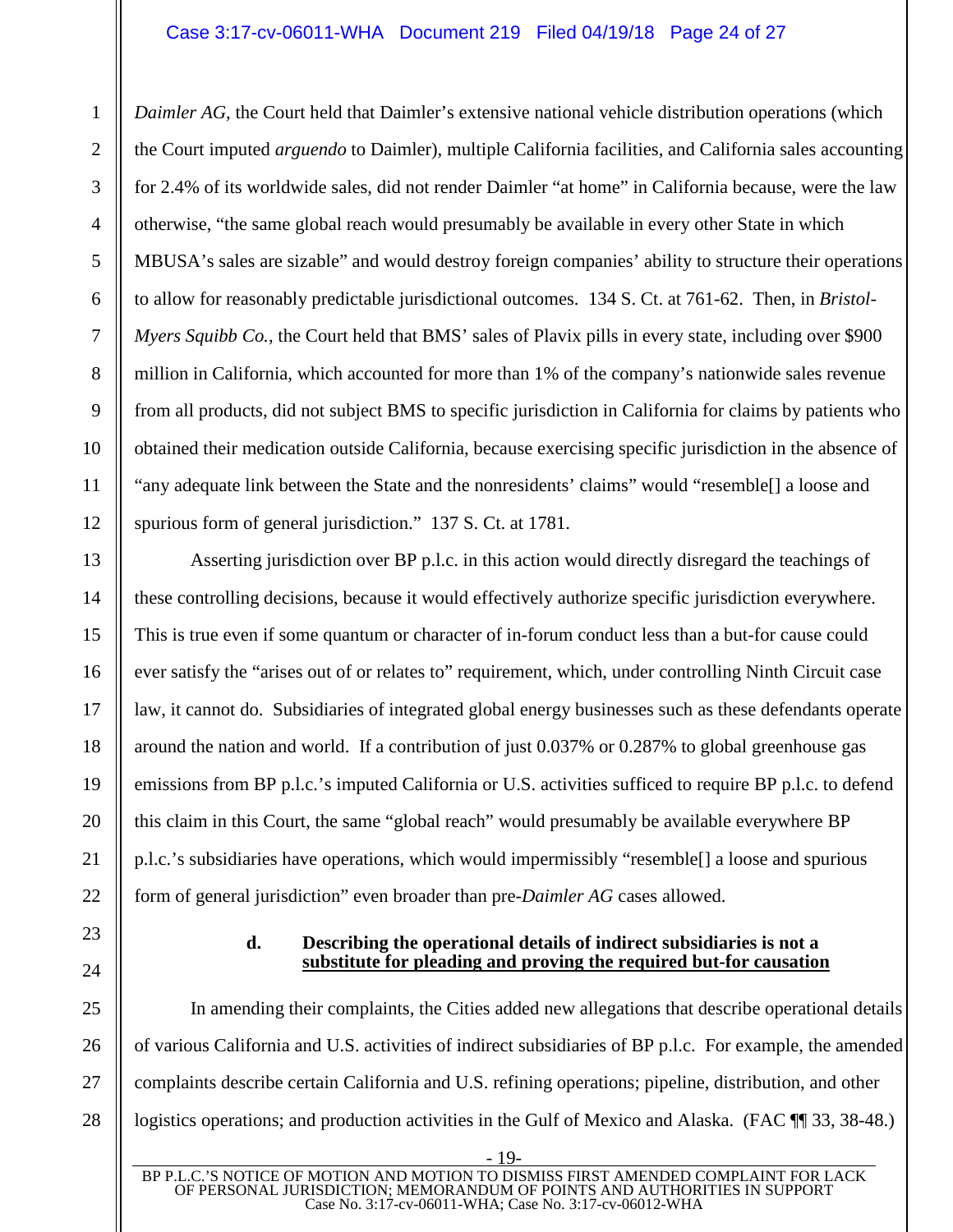#### Case 3:17-cv-06011-WHA Document 219 Filed 04/19/18 Page 25 of 27

The Cities seemingly hope to obscure their inability to plead and prove necessary but-for causation by layering on heavy embroidery about the operational facts of the California and U.S. connections upon which they rely. The Cities may not cure their deficient causation case merely by pointing to more or different contacts, however; the Supreme Court squarely rejected such a "sliding scale approach" under which "the strength of the requisite connection between the forum and the specific claims at issue is relaxed if the defendant has extensive forum contacts." *Bristol-Myers Squibb Co.*, 137 S. Ct. at 1781. Thus, whatever the nature and extent of BP p.l.c.'s imputed forum contacts, the Cities' burden to satisfy the distinct requirement of proving an adequate but-for causal nexus remains the same. *Id.*

More fundamentally, dressing up the fossil fuel production that is the gravamen of these claims with a hodgepodge of other supposed forum "connections" does not help the Cities meet their burden to demonstrate that BP p.l.c.'s imputed forum activities are a but-for cause of their claimed harm. This is so because embroidery about logistics and marketing efforts—activities such as importing Alaskan crude oil to California,<sup>7</sup> and maintaining a company Web site that promotes gasoline sales—does not enhance in any way the Cities' own estimation of the contribution BP p.l.c.'s forum activities made to climate change-induced sea-level rise, which rests entirely on BP p.l.c.'s extraction of oil and natural gas. Thus, even if it were true that, for example, BP p.l.c. operates California port facilities to receive crude oil and advertises gasoline on its Web site accessible in California, the total contributions that *all* of BP p.l.c.'s imputed California and U.S. activities made, under the Cities' attribution analysis, to worldwide greenhouse gas emissions from human causes (0.037% and 0.287%, respectively) or to worldwide industrial greenhouse gas emissions (0.079% and 0.605%, respectively) remain the same. Those miniscule contributions are inadequate to constitute a but-for cause for all the reasons discussed above; embellishing them with operational details cannot bring the Cities any closer to showing that the claimed nuisance would have been avoided but for BP p.l.c.'s forum activity.

25 26

27

28

1

 $\mathfrak{D}$ 

3

4

5

6

7

8

9

10

11

12

13

14

15

16

17

18

19

20

21

22

<sup>7</sup> BP p.l.c. has *included* the Alaskan crude oil that an indirect subsidiary produced for shipment to California in calculating its total production "in or for California." (Lombardo Decl. ¶ 21.f; Decl. of William Jeffries, filed concurrently.) Thus, BP p.l.c.'s purported California contribution of 0.037% to global greenhouse gas emissions from human causes already accounts for this production activity.

<sup>&</sup>lt;u>- 20-</u> BP P.L.C.'S NOTICE OF MOTION AND MOTION TO DISMISS FIRST AMENDED COMPLAINT FOR LACK OF PERSONAL JURISDICTION; MEMORANDUM OF POINTS AND AUTHORITIES IN SUPPORT Case No. 3:17-cv-06011-WHA; Case No. 3:17-cv-06012-WHA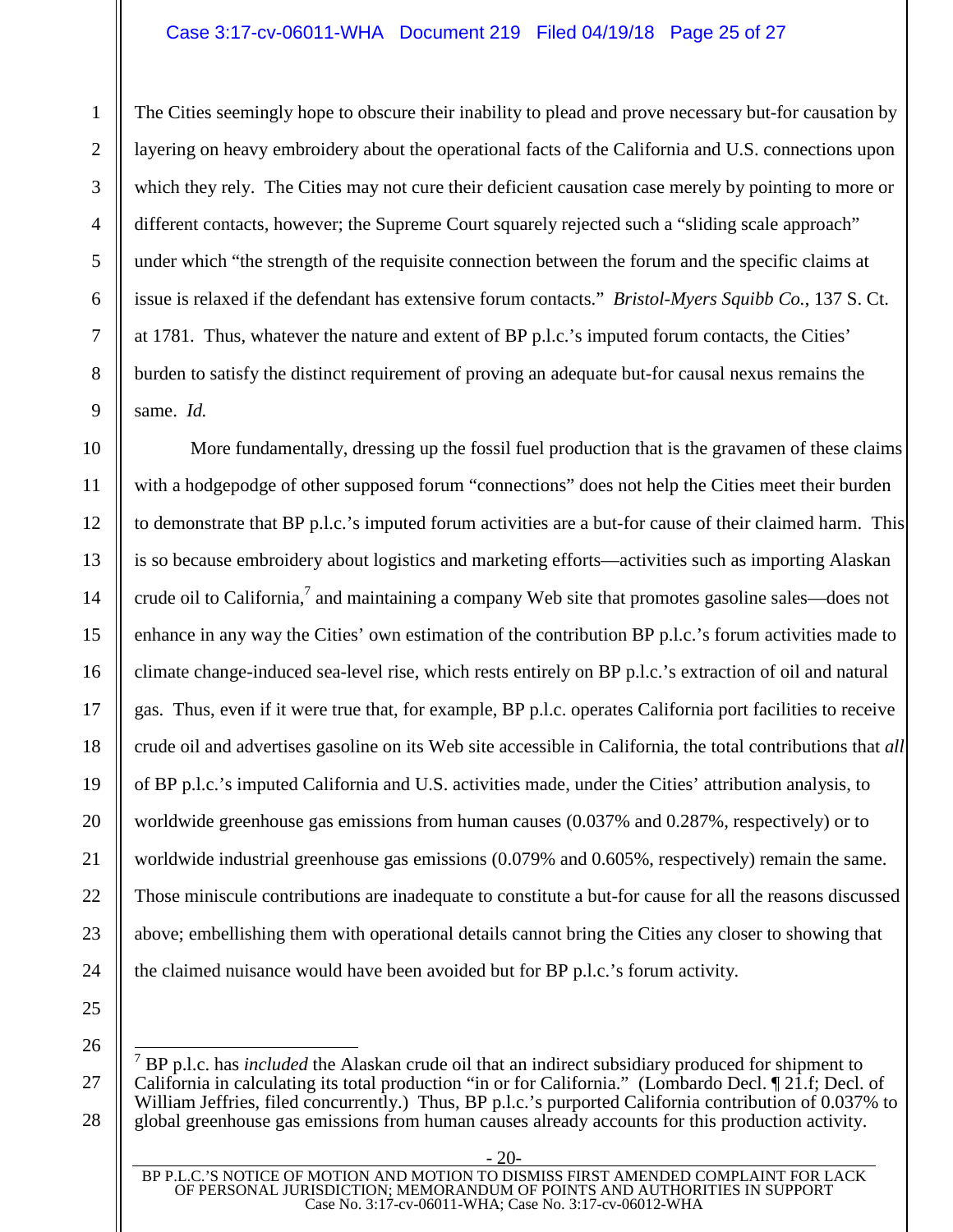# **2. Exercising Jurisdiction over BP p.l.c. Would Be Unreasonable**

Even if the first two requirements for specific jurisdiction are met, "in order to satisfy the Due Process Clause, the exercise of personal jurisdiction must be reasonable." *Panavision Int'l, L.P. v. Toeppen*, 141 F.3d 1316, 1322 (9th Cir. 1998). To be reasonable, jurisdiction "must comport with 'fair play and substantial justice.'" *Id.* (quoting *Burger King Corp. v. Rudzewicz*, 471 U.S. 462, 476 (1985)). The Ninth Circuit has identified several factors to be considered in addressing the question of reasonableness, some of which are "no longer weighed heavily." *Id.* at 1323-24 (noting reduced importance of "(5) the most efficient judicial resolution of the controversy" and "(6) the importance of the forum to the plaintiff's interest in convenient and effective relief").

The Supreme Court, meanwhile, instructs that the "primary concern" in determining whether jurisdiction is present is "the burden on the defendant." *Bristol-Myers Squibb Co.*, 137 S. Ct. at 1780 (quoting *World-Wide Volkswagen Corp.,* 444 U.S. at 292). Relevant burdens include not only "the practical problems resulting from litigating in the forum," but also "the more abstract matter of submitting to the coercive power of a State that may have little legitimate interest in the claims in question." *Id.* Concern for the latter recognizes that restrictions on personal jurisdiction are in part "a consequence of territorial limitations on the power of the respective States" and nations. *Id.* These "federalism" and "comity" interests at times "may be decisive." *Id.* As the Court has explained, "[e]ven if the defendant would suffer minimal or no inconvenience from being forced to litigate before the tribunals of another State; even if the forum State has a strong interest in applying its law to the controversy; even if the forum State is the most convenient location for litigation, the Due Process Clause, acting as an instrument of interstate federalism, may sometimes act to divest the State of its power to render a valid judgment." *Id.* at 1780-81. These recent Supreme Court analyses effectively blend and elevate the importance of four of the Ninth Circuit's reasonableness factors: "(2) the burden on the defendant in defending in the forum; (3) the extent of conflict with the sovereignty of the defendant's state; (4) the forum state's interest in adjudicating the dispute"; and "(7) the existence of an alternative forum." *See Panavision Int'l, L.P.*, 141 F.3d at 1323.

Jurisdiction over BP p.l.c. would be unreasonable under all of these factors because using U.S. common law to regulate *worldwide* fossil fuel production by hailing an English parent company that